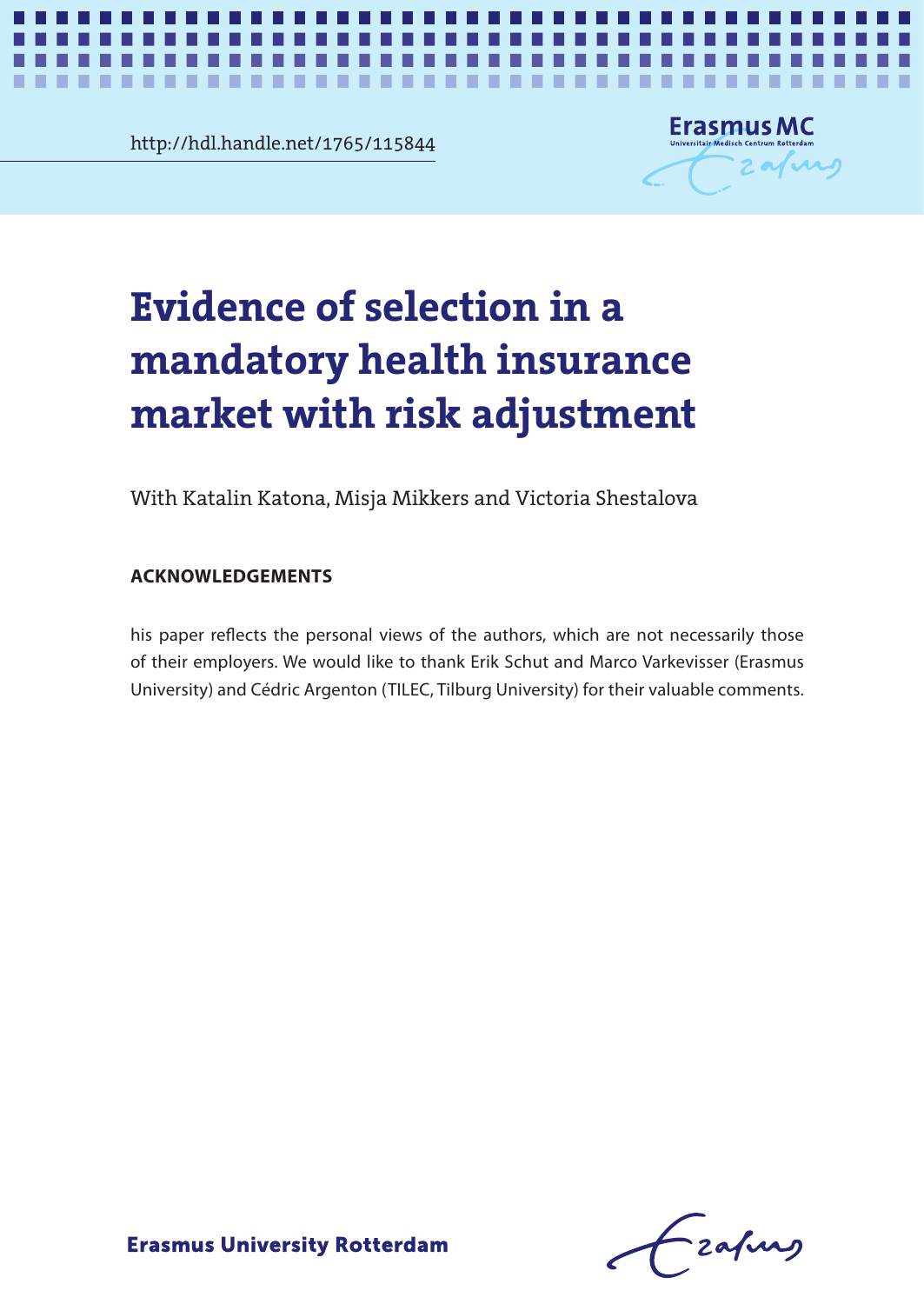#### **ABSTRACT**

This paper aims to identify selection separately from moral hazard in a mandatory health insurance market where enrollees can freely choose their deductible scheme. The empirical analysis uses a unique dataset for the period 2010-2013 covering the whole population of the Netherlands at enrollee level, allowing us to use prior health expenses of the enrollees to demonstrate the selection effect separately from the potential moral hazard effect. Our estimates show that the enrollees who opt for deductibles are both healthier and have a higher risk-adjusted result (i.e. the difference between the compensation from the risk-adjustment fund and the actual health care cost) under the prevailing risk-adjustment system. Compared to enrollees who have chosen the lowest available deductible level, enrollees who have chosen the highest deductible level have an average risk-adjusted result that is approximately €450 higher per enrollee. An option that the Dutch government could consider to fully eliminate the risk-adjustment gain of the deductibles is to include the choice of a voluntary deductible in the risk-adjustment system as one of the characteristics of the consumer. Our detection of substantial selection effect of deductibles suggests the need of further research to understand in greater detail the relationship between premium discounts and the expected gains on the riskadjustment for enrollees with a voluntary deductible.

frafing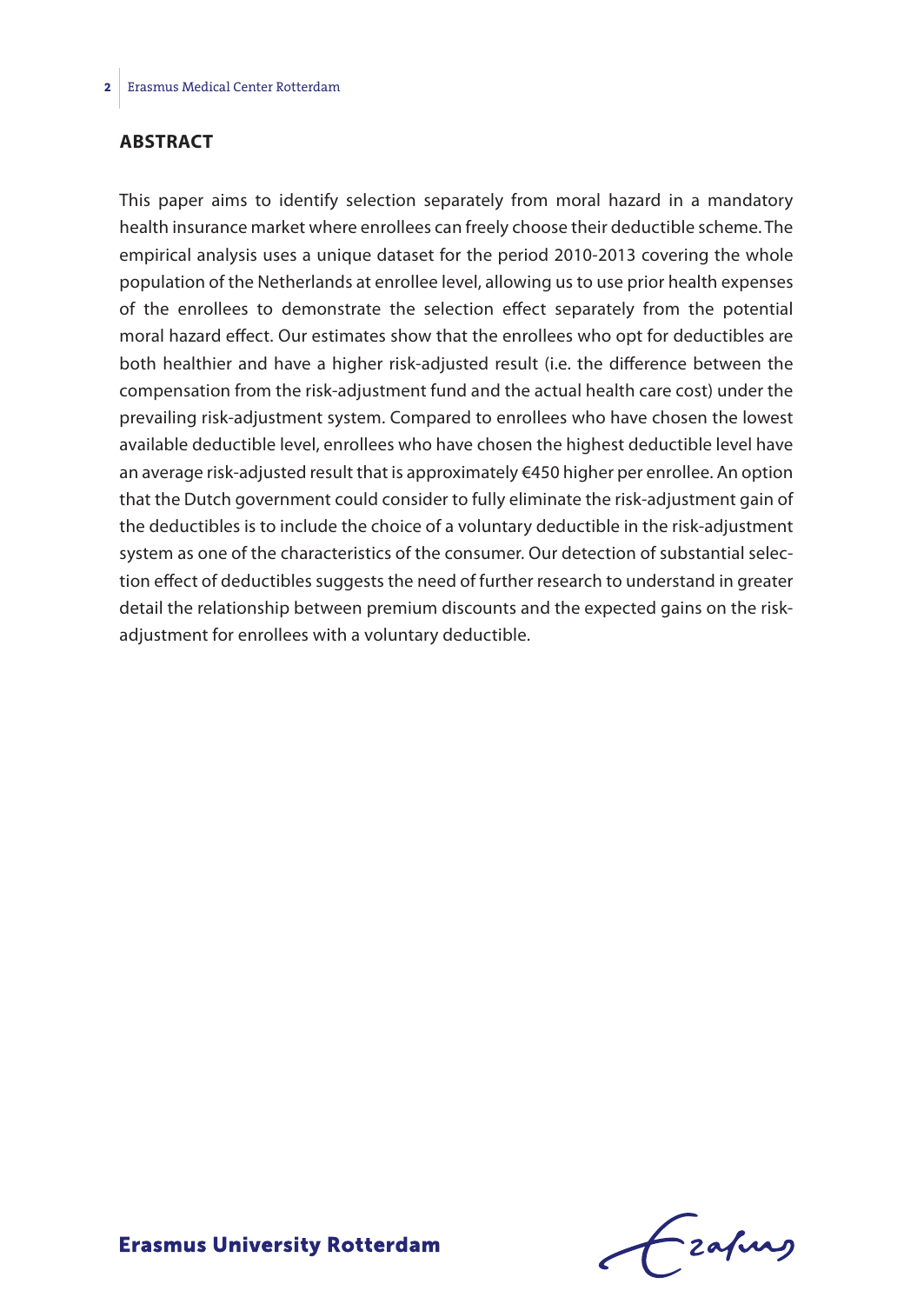#### **1. INTRODUCTION**

In order to mitigate market failures and increase affordability in health insurance markets, regulators in several countries, including the Netherlands, set rules for consumers and insurers. Most importantly, these rules oblige insurance companies to accept all applicants (open enrollment) and to offer health insurance policies at the same price to all persons (community rating). An other important rule is to oblige all citizens to enroll in health insurance<sup>67</sup>.

Generally, a risk-adjustment system is in place to provide a level playing field for the insurers. A perfect risk-adjustment system eliminates the predictable profits (losses) on low-risk profile (high-risk profile) enrollees emanating from community rating. In that case, insurers have no incentives to select low-risk enrollees or to offer products that are attractive to low-risk enrollees<sup>68</sup>.

The Dutch risk-adjustment system began simply and has gradually been improved. However, even a state-of-the-art system cannot remove incentives for exploiting the mechanism of selection fully (van Kleef, McGuire, van Vliet, & van de Ven, 2017). There are still incentives for the insurers to sort low-risk and high-risk enrollees into different health plans by designing different health plans for different risk profiles. Because health plans may be priced independently, this would result in premium differentiation according to risk profiles and risk-based sorting across plans. Such selection decreases solidarity and induces social welfare losses (Cutler, Zeckhauser, et al., 1997). In the literature on selection, there is a focus on (*i*) the relationship between risk-type and the demand for contracts with generous reimbursement (i.e. adverse selection) and (*ii*) the incentives for health insurers to select low-risk individuals by tailoring insurance options to attract them (Newhouse, Price, Hsu, McWilliams, & McGuire, 2015; Newhouse, Price, Huang, McWilliams, & Hsu, 2012; Einav & Finkelstein, 2011; Rothschild & Stiglitz, 1976).

Empirical identification of selection is challenging because of the interaction of selection with moral hazard (Cohen & Siegelman, 2010). Using a unique dataset on the Dutch health insurance market, this paper contributes to the existing literature by showing empirically that the possibility for consumers to opt for voluntary deductible can results in selection, even in a health insurance market with a risk-adjustment system in place. By taking account of the past health costs and focusing on whether consumers opt for deductibles, we are able to identify the selection effect separately from moral hazard

Frahing

<sup>67</sup> For a description of this general idea see e.g. van de Ven and Ellis (2000).

<sup>68</sup> However, a recent theoretical insight from Bijlsma, Boone, and Zwart (2014) suggests that selection could exists even in a market with optimal risk-adjustment. When the health insurance market is imperfectly competitive and healthy consumers have a higher price elasticity than the high-risk consumers, enrollees can still be 'sorted' into health plans with different prices and coverage .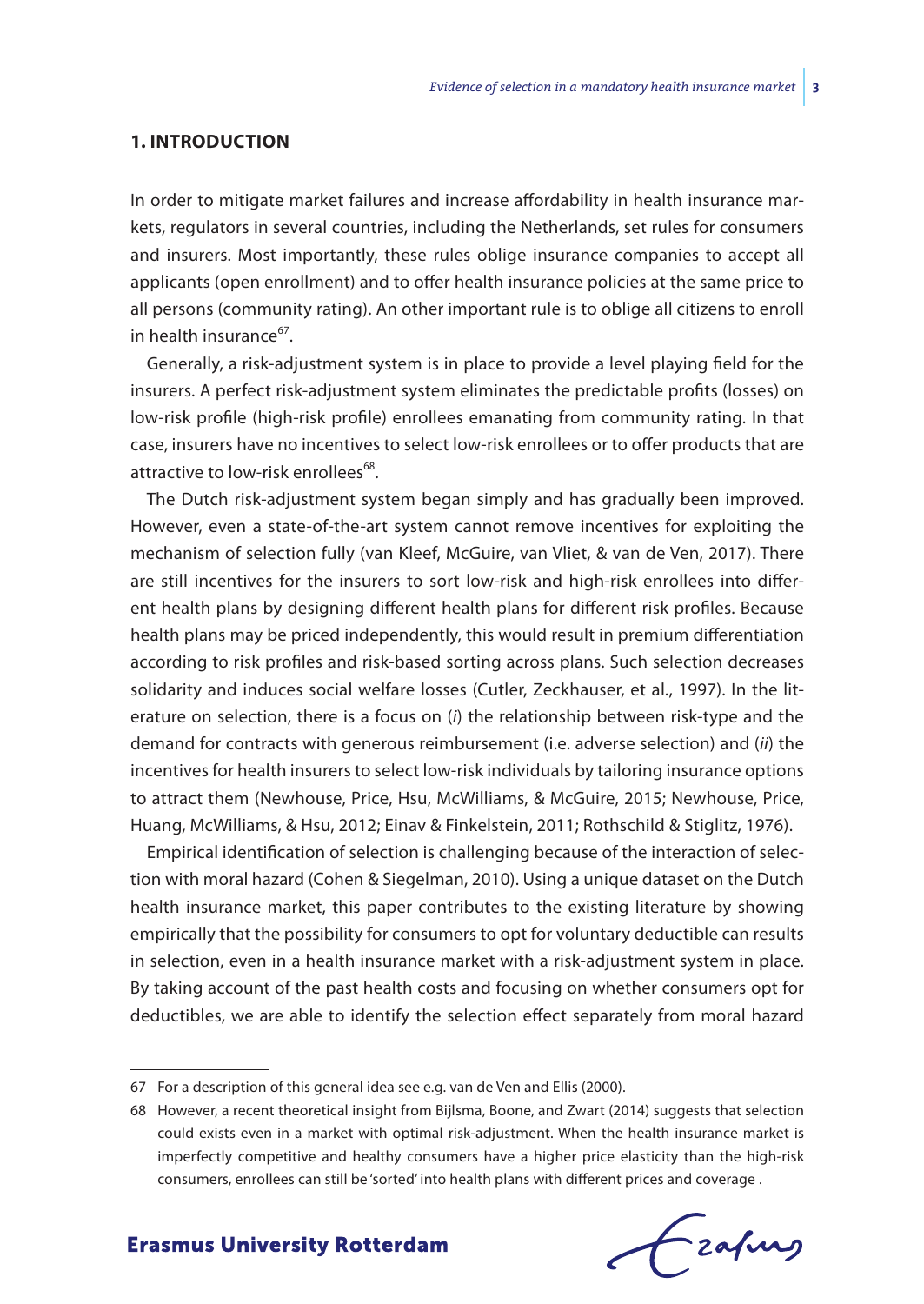effect. Further, we examine the selection effect separately in terms of adverse selection and in terms of the incentives for health insurance to select low-risk enrollees.

With our study, we improve the understanding of selection in managed competition settings. Our result is therefore also relevant for other health care systems with managed competition, such as Medicare Advantage and Part D in the United States.

In the remainder of this paper we will discuss the previous literature in section 2 explain the organization of the Dutch health insurance sector in section 3. This is followed by the exposition of our empirical approach in section 4, after which we describe the data and our empirical findings in sections 5 and 6. Section 7 ends with concluding remarks.

#### **2. LITERATURE**

In this section we focus on the previous literature on voluntary deductible and the empirical identification of selection in health insurance markets.

#### **Voluntary deductibles**

In the Netherlands there is the possibility to choose from five different levels of voluntary deductible in exchange for a premium discount on the basic benefit package. Although less than 11% of the Dutch insured chose voluntary deductibles in 2014, the group of enrollees with voluntary deductibles is growing every year (NZa, 2014; Vektis, 2017).

Looking at the potential effects of voluntary deductibles from the perspective of the economic literature, the following opposite effects can be highlighted. On the one hand, deductibles reduce the effect of moral hazard. Individuals incur lower health care cost if they are enrolled in a health plan with a higher deductible (Newhouse, 2004; Aron-Dine, Einav, & Finkelstein, 2013). Most studies attribute this cost reduction to lower health care utilization (Keeler, 1992; Gern & Schellhorn, 2006; Wharam et al., 2007), rather than to choosing cheaper hospitals. Lower health care utilization is desirable when it applies to care valued below its  $cost^{69}$ .

On the other hand, deductibles are an instrument of selection. Rothschild and Stiglitz (1976) shows that due to the private information available to consumers, selection results in the underinsurance of low-risk enrollees. Moreover, since deductibles are only attractive for enrollees with lower expected costs, they allow for selection by insurers (van Kleef, Beck, van de Ven, & van Vliet, 2008; Tollen, Ross, & Poor, 2004).

frafing

<sup>69</sup> Note that enrollees who have to pay deductibles (or a co-insurance rate) may reduce or postpone necessary health care treatment (Brot-Goldberg, Chandra, Handel, & Kolstad, 2015; Fronstin & Collins, 2008; Lohr et al., 1986; Davis, Doty, & Ho, 2005; Galbraith et al., 2011).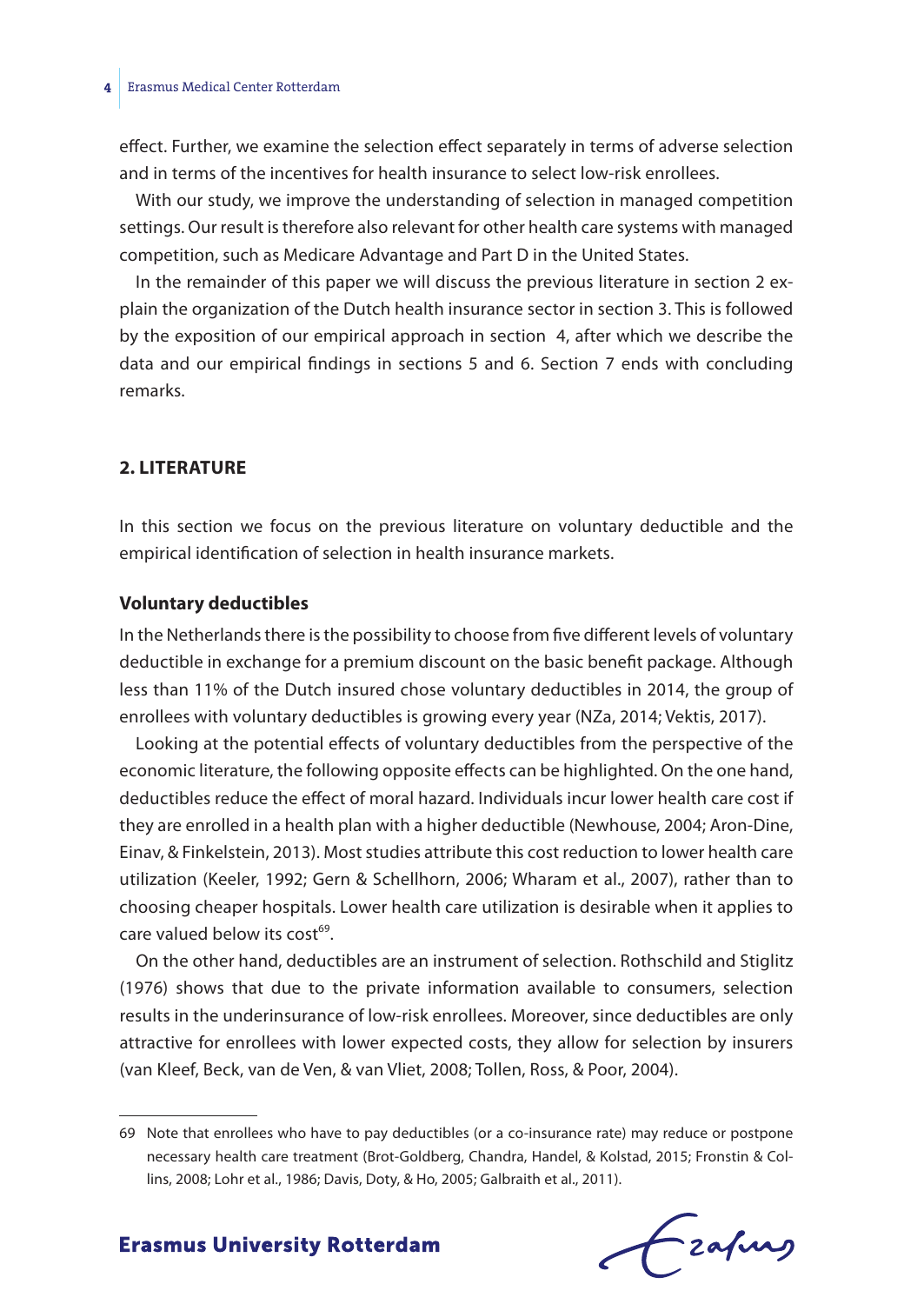More specific to our context, van Winssen, van Kleef, and van de Ven (2016) argue that in the Netherlands voluntary deductibles mitigate moral hazard, but it also involves an (adverse) selection component. The Dutch Healthcare Authority has found that enrollees who choose a voluntary deductible have a higher risk-adjusted result than enrollees who choose no voluntary deductible (NZa, 2016). However, the mere fact that enrollees who choose a voluntary deductible have a higher risk-adjusted result does not, in itself, prove selection. It also may be due to the fact that these enrollees consume less health care because they wish to avoid paying the higher deductible (moral hazard). Therefore, the finding suggests that a more elaborated analysis is still needed in order to disentangle the two effects.

#### **Identification of selection**

There is a growing body of empirical literature on identifying selection in health insurance markets. For example, Panthöfer (2016) finds adverse selection in the German public health insurance market. Olivella and Vera-Hernández (2013) test for asymmetric information in the UK private health insurance market and find evidence for adverse selection. Dardanoni and Donni (2012) find significant adverse and advantageous selection in the US Medigap insurance market. Bolhaar, Lindeboom, and van der Klaauw (2012) find that information asymmetry is present in the supplementary health insurance in the Netherlands. For an extensive review of the empirical literature on the relationship between coverage and risk see Cohen and Siegelman (2010) and Aarbu (2017).

We conduct a version of the positive correlation test, which is described in Chiappori and Salanie (2000), to determine the extent of selection on the market. A positive correlation test assesses, conditional on observables, if there is a correlation between the choice for a contract and the occurrence or severity of an accident, which is in our case health care expenditure.

We take broadly a similar approach to Abbring, Heckman, Chiappori, and Pinquet (2003), who suggest testing for selection by studying the relationship between behavior under a contract and subsequent amendments to that contract. In this paper, we focus on an amendment to a contract in the light of past behavior. To disentangle moral hazard and selection in our paper, we will look at the history of health care consumption by enrollees *prior* to their decision to choose a voluntary deductible. At that point, enrollees' behavior with respect to health care expenditure is not influenced by the subsequent uptake of deductible, which can be seen as a contract amendment in the context of Abbring et al. (2003).

Frahing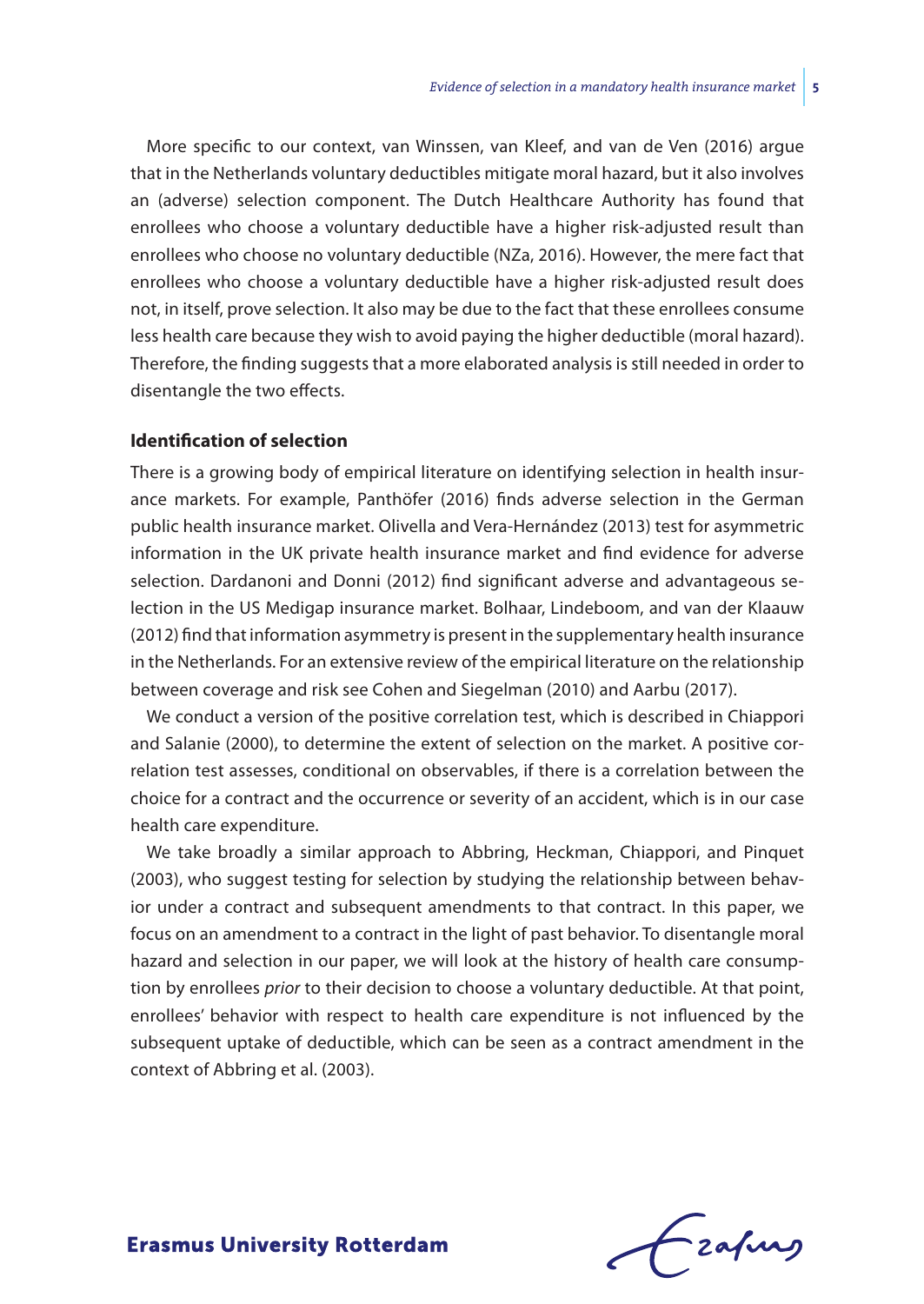# **3. INSTITUTIONAL CONTEXT AND RISK-ADJUSTMENT MODEL IN THE NETHERLANDS**

In the Netherlands, health insurance is provided by private insurers that compete mainly on premiums. Since 2006, all citizens have been legally required to take out insurance in the form of a standardized basic benefits package, which is defined by the government. Insurers are obliged to offer this basic package in any health plan they offer. Community ratings are applied, meaning that insurers may not differentiate premiums among enrollees of the same health plan<sup>70</sup>. Insurers can offer a voluntary deductible to its enrollees. Deductible options of €100, €200, €300, €400 and €500 are permitted. Here, too, insurers are not allowed to differentiate the price discounts associated with voluntary deductible options between enrollees of the same health plans. Note also, that the deductible option is added on top of the mandatory deductible (€350 in 2013), which was introduced to cope with moral hazard in health care consumption and to reduce public expenditure on health care. We analyze only the effect of optional voluntary deductible taking the mandatory deductible as given.

The insurance system is funded as follows. Approximately 50% of the total insurance revenue is raised from the premiums paid directly to the insurers and the out-of-pocket expenses falling under the deductibles. The other 50% is raised through an incomedependent premium determined by the government and collected by the tax office. The system of income-dependent premiums is meant to guarantee income solidarity and to keep insurance affordable. The core of this system is the risk-adjustment model: the tax office transfers the income-dependent premiums into the risk-adjustment fund, which in turn distributes these in the form of risk-adjusted capitation payments to the insurers.

#### **Risk adjustment**

The risk-adjustment model works at the level of individuals. The payments from the risk-adjustment fund to an insurer are based on a number of characteristics of the insurer's enrollees in order to compensate for differences in expected health costs of the enrollees. The used characteristics define risk classes related to the health status and other characteristics of an enrollee. These risk classes group individuals into health cost categories that are deemed predictive of their health care costs in the subsequent year.

The past health status of individuals is captured by diagnosis-cost classes for both physical and mental care, pharmacy-cost classes, and multi-year high-cost classes,

<sup>70</sup> Insurers may offer a discount on group contracts up to a maximum of 10%. In 2015, these discounts were on average 4.4%. Insurers with less than 850000 enrollees may also offer regional policies accessible only to inhabitants of a particular region.

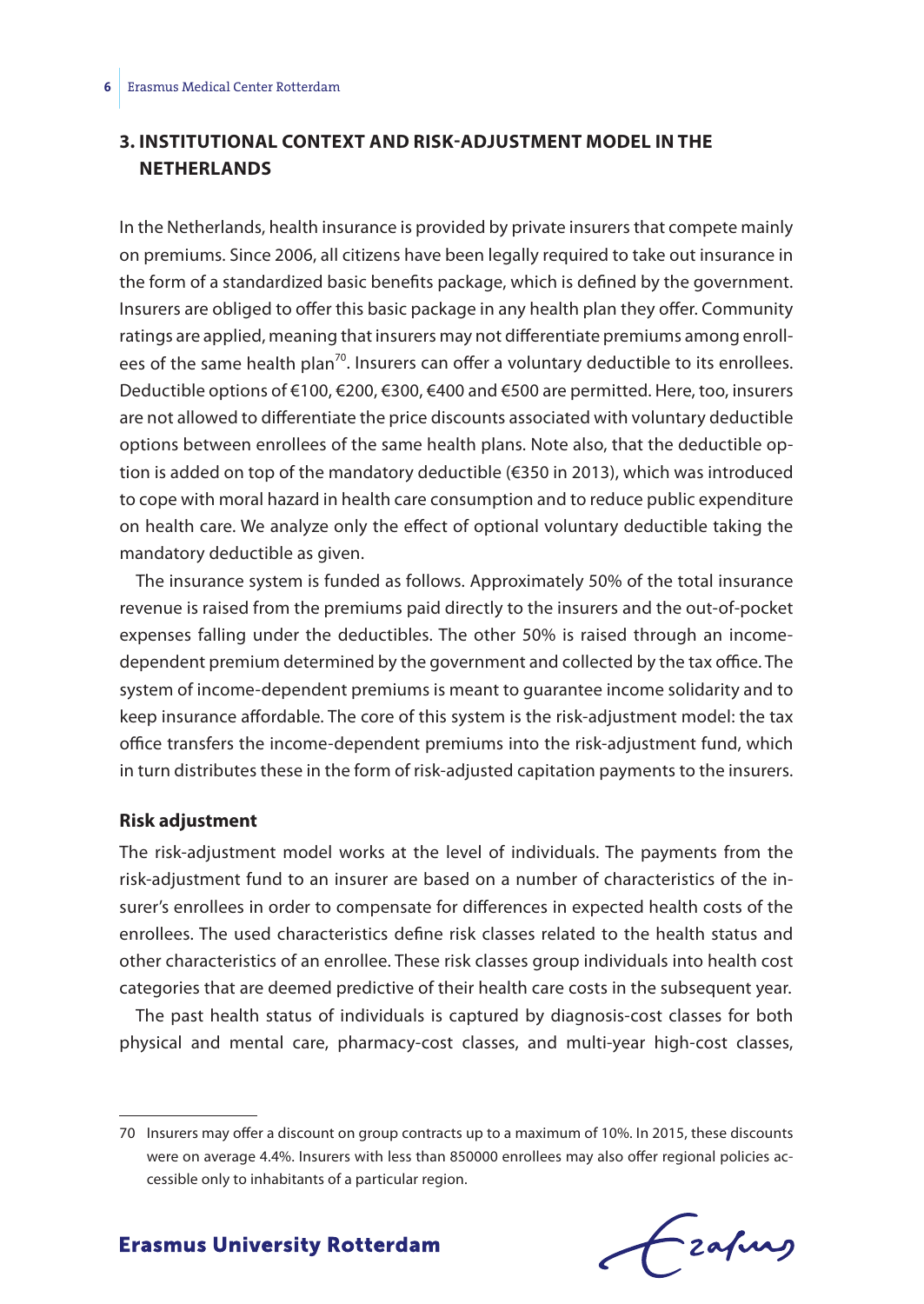based on the past health care consumption of the individual.<sup>71</sup>. The additional individual characteristics are captured by age-gender classes, income-source risk classes (benefitreceivers, self-employed and a rest category), socio-economic status risk classes (grouping individuals into three income levels and a separate category for enrollees who reside at an address with more than 15 others, for example a nursing home), region risk classes (grouping individuals into geographic clusters), and a risk class for one-person households.

The risk-adjustment model works as follows. Each year, the normative marginal cost values for each risk-adjustment class are determined by means of a regression of health care costs on the individual characteristics listed above. This estimation is done at the individual level. As a result, the expected health care cost of each enrollee can be estimated. The risk-adjustment fund is distributed among the insurers based on the predicted cost of their population minus an administrative premium that is set by the government.

The difference between the estimated costs as determined by the risk-adjustment fund and the actual health care cost of each individual equates to 'the risk-adjusted result' of the enrollee. The risk-adjusted result in the whole population is normalized to zero. Since the risk-adjustment model includes adjustment for mandatory deductible payments which the insurer receives directly from the enrollees, the variable 'riskadjusted result' is adjusted for the profits and losses due to the mandatory deductible<sup>72</sup>.

Ideally, predictable health-related cost differences between enrollees should be fully eliminated by this system, leaving the insurers no incentive for selection. Significant effort is therefore devoted to improving the risk-adjustment model. Yet, not all predictable cost differences can be eliminated due to some private information, which leaves scope for selection.

Until 2012, the system also included significant ex-post additional compensations that applied when the predicted and realized health care costs diverged substantially. However, these ex-post adjustments have been phased out in recent years. Due to this decrease in risk-sharing, the incentive for selection has increased if the improvements in the risk-adjustment system are not sufficient to counteract it.

<sup>72</sup> In particular, a separate model within the risk-adjustment system predicts the amount of out-ofpocket payment related to the mandatory deductible that each enrollee would pay in the current year. This amount is subtracted from the predicted health care cost of the enrollee. However, the predicted out-of-pocket payment may diverge from the realized payment (just like there may be a difference between the predicted and realized health care costs) which means that the insurer may have a profit or a loss in this part of the system as well.



<sup>71</sup> Consumption in the previous year except the multi-year high-cost classes where the consumption of the previous three years is considered.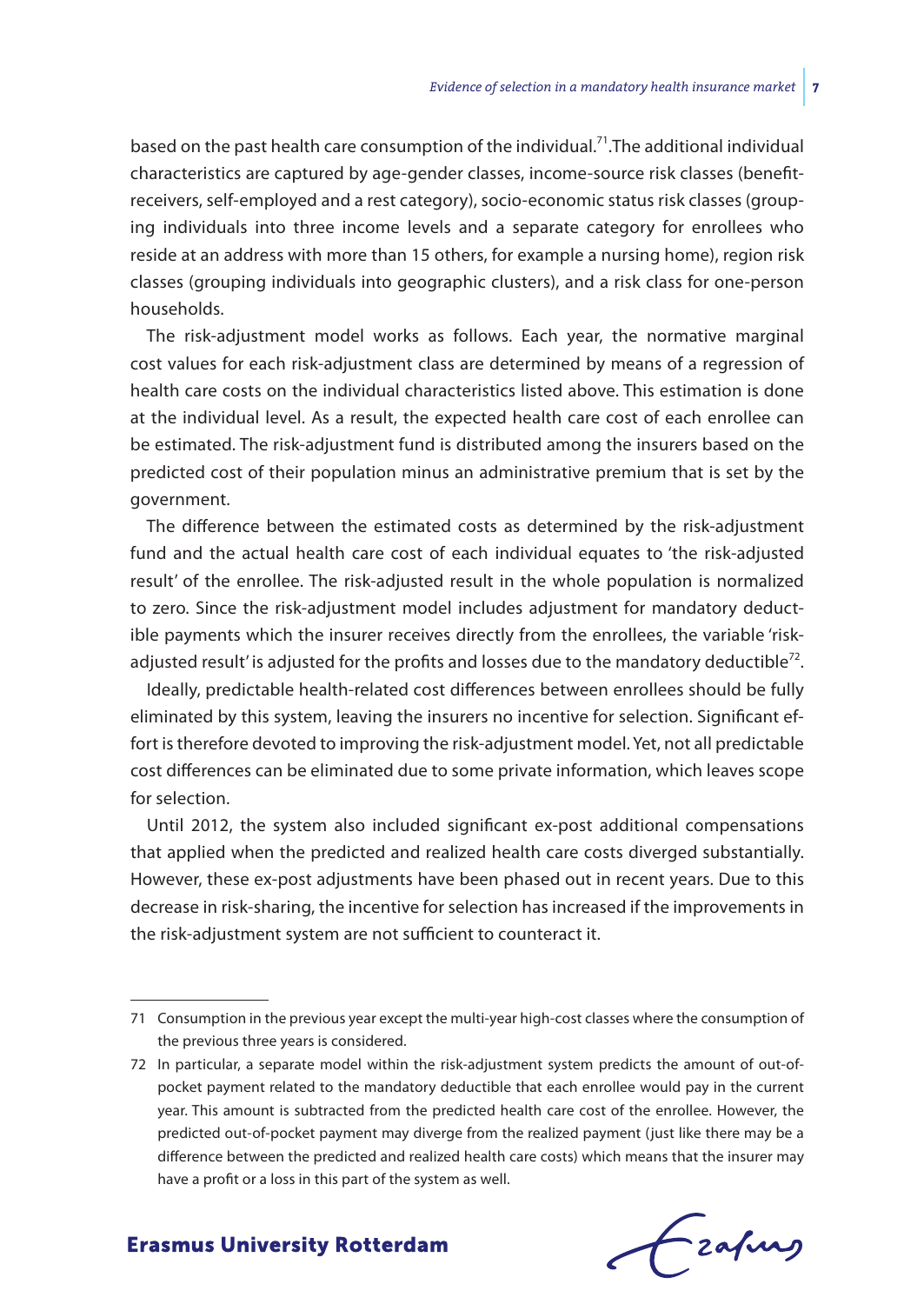#### **Health plans**

In 2013, 10 insurers offered 67 different health plans. These health plans cover the same basic insurance package, but differ in some details with respect to both their coverage and pricing. While traditional health plans have only minor differences with respect to the choice of health care providers for enrollees, since 2008 there have also been health plans with a restricted network of health care providers (these plans require out-ofpocket payment for visiting non-contracted providers). The market share of these health plans was about 8% in 2015 (NZa, 2015).

Each health plan offers discounts for voluntary deductibles. Enrollees who opt for a contract with a voluntary deductible benefit from premium discounts, depending on the size of the deductible chosen. A higher deductible is associated with a greater discount. In 2013, the average annual premium was €1269. The maximum voluntary deductible of €500 corresponded to an average discount of €230, which is 18% of the average premium. The situation was similar in the preceding years<sup>73</sup>. Figure 1 illustrates the discrepancies in the deductible discount schedules over the different health plans, showing that there are quite large differences between health plans in terms of the premium discounts available for each deductible level.

Insurers can offer for each deductible level a discount on the health plan's premium. Insurers may not differentiate the discount among enrollees of the same health plan. In this graph, for each deductible level the average discount is calculated by taking the average of the health plans' discounts.

About 9% of enrollees over the age of 18 (the age at which the deductibles may be applied) chose a contract with a voluntary deductible in 2013, and the majority of them chose the maximum level of €500. The distribution of the share of enrollees who chose the maximum level of €500 in their health plans in 2013 is shown in Figure 2. We can observe large variation in the share of enrollees who chose the maximum deductible level of €500. Some health plans have a share that is lower than 5%, while one health plan has a share that is around 60%.

For each health plan, we calculated the share of enrollees that have chosen the maximum deductible level in 2013. We excluded health plans that have less than 1000 enrollees.

frafing

<sup>73</sup> For the other voluntary deductible levels, the average discounts were €45 (€100 deductible), €88 (€200 deductible), €131 (€300 deductible) and €175 (€400 deductible).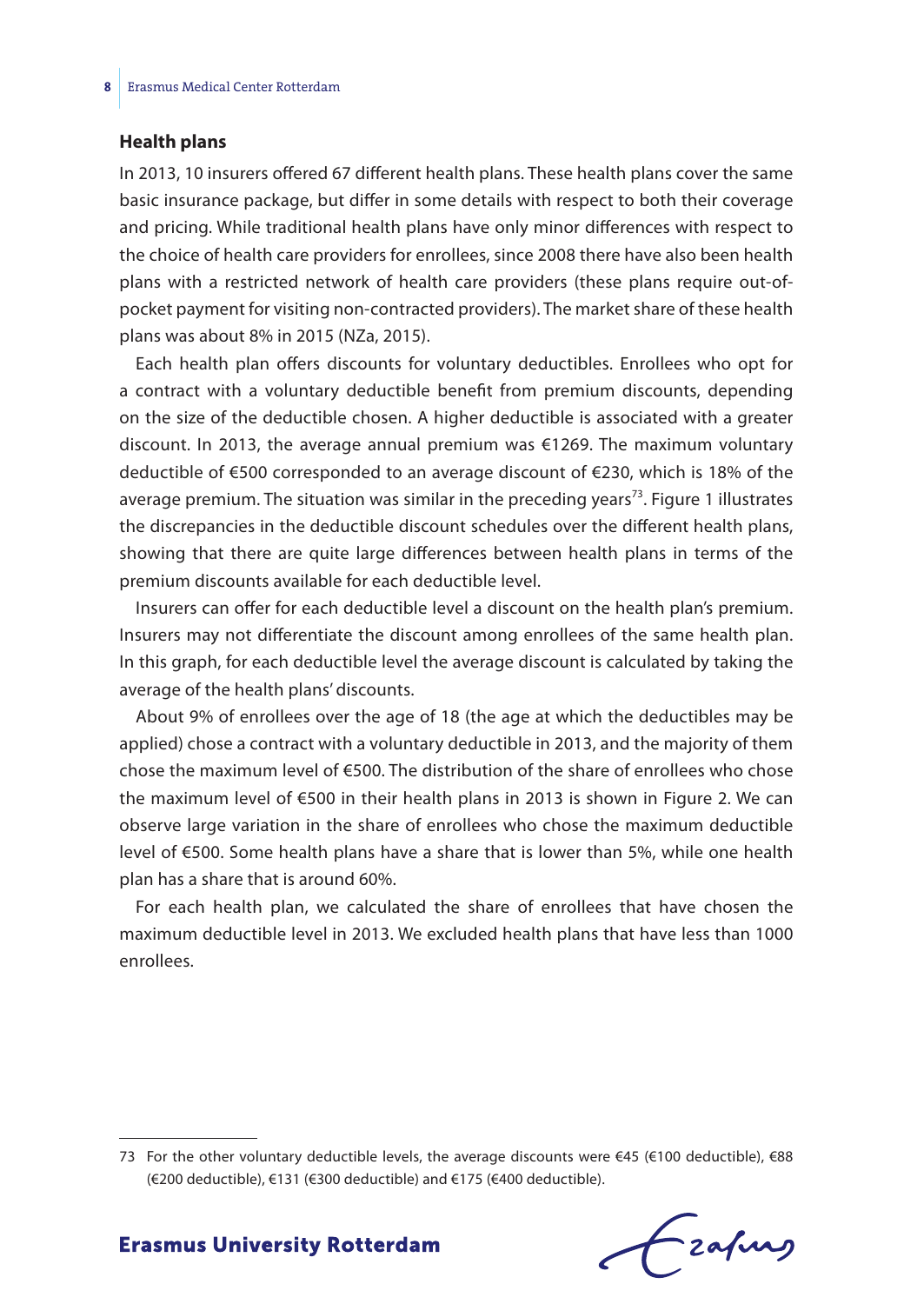

**Figure 1.** Boxplot of discounts offered at different deductible levels in 2013

Insurers can offer for each deductible level a discount on the health plan's premium. Insurers may not differentiate the discount among enrollees of the same health plan. In this graph, for each deductible level the average discount is calculated by taking the average of the health plans' discounts.



**Figure 2.** Share of enrollees with deductible level €500 in 2013

For each health plan, we calculated the share of enrollees that have chosen the maximum deductible level in 2013.We excluded health plans that have less than 1000 enrollees.

Frahing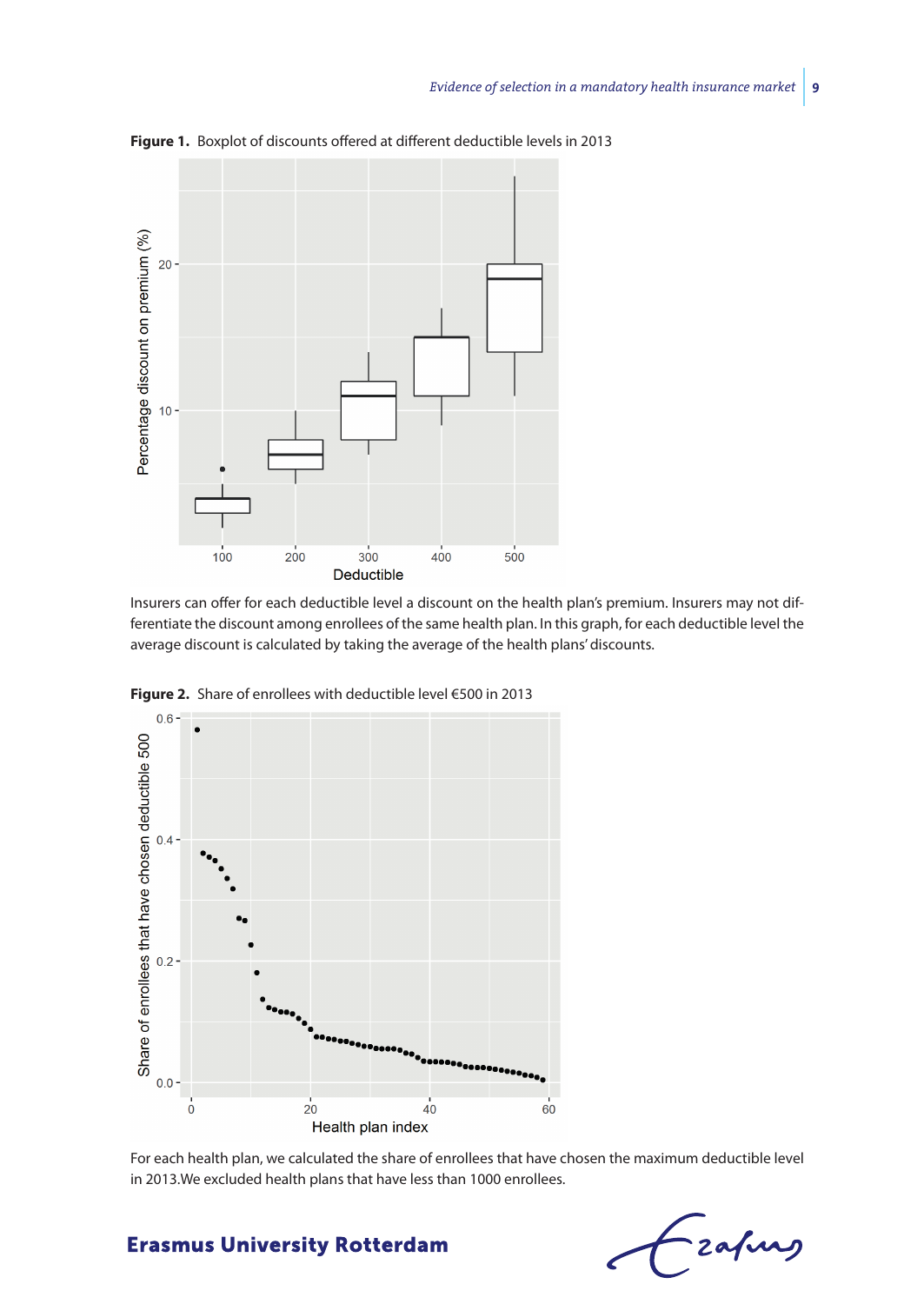#### **4. EMPIRICAL STRATEGY**

In this paper, we are interested to determine (*i*) how strong the relationship is between risk-type and the choice for deductibles (i.e. the degree of adverse selection) and (*ii*) the incentives for insurers to attract enrollees into healthplans with a voluntary deductible in terms of the risk-adjusted result. Note that the most important channel for a health insurer to attract enrollees into healthplans with a voluntary deductible is by offering substantial (community-rated) premium discounts.

To determine both the degree of adverse selection and the incentives for insurers, we perform the conditional correlation test that was proposed by Chiappori and Salanie (2000) and further developed by Chiappori, Jullien, Salanié, and Salanie (2006) and Finkelstein and McGarry (2006). Our analysis follows the application of this test by Aarbu (2017), who examined the presence of asymmetric information in the home insurance market.

In short, to determine the degree of adverse selection we estimate an OLS model on the individual enrollee level to determine if enrollees with a high deductible level have low health care costs. To determine the incentives for insurers to offer deductibles to enrollees, we also estimate an OLS model on enrollee level. However, in this model we determine if enrollees with a voluntary deductible have high risk-adjusted results compared to enrollees with no voluntary deductible.

A challenge with the conditional correlation test is to disentangle the moral hazard effect from the adverse selection effect. Finding that there is a relation between deductible level and health care costs can be explained by both adverse selection (the relationship between risk-type and the demand for deductible) and moral hazard (the hypothesis that enrollees who have chosen a deductible consume less health care because they face out-of-pocket payments). The same holds for the relation between deductible level and risk-adjusted results.

To disentangle moral hazard and adverse selection in our paper, we will look at the history of health care consumption by enrollees *prior* to their decision to choose a voluntary deductible. At that point, enrollees' behavior with respect to health care expenditure is not influenced by the subsequent uptake of deductible.

What follows is a more formal exposition of the conditional correlation test for the examination of adverse selection and the incentives for insurers.

The health care cost of enrollee *i*, *cos ti* depends on the health status and other characteristics of the enrollee, *Xi*. The deductible chosen by enrollee *i*, *deductibl ei*, is also a function of characteristics of the enrollee. Therefore, we obtain a system of equations of the form

 $\cos t_i = g(X_i, \mu_i)$  (1)

Fzafung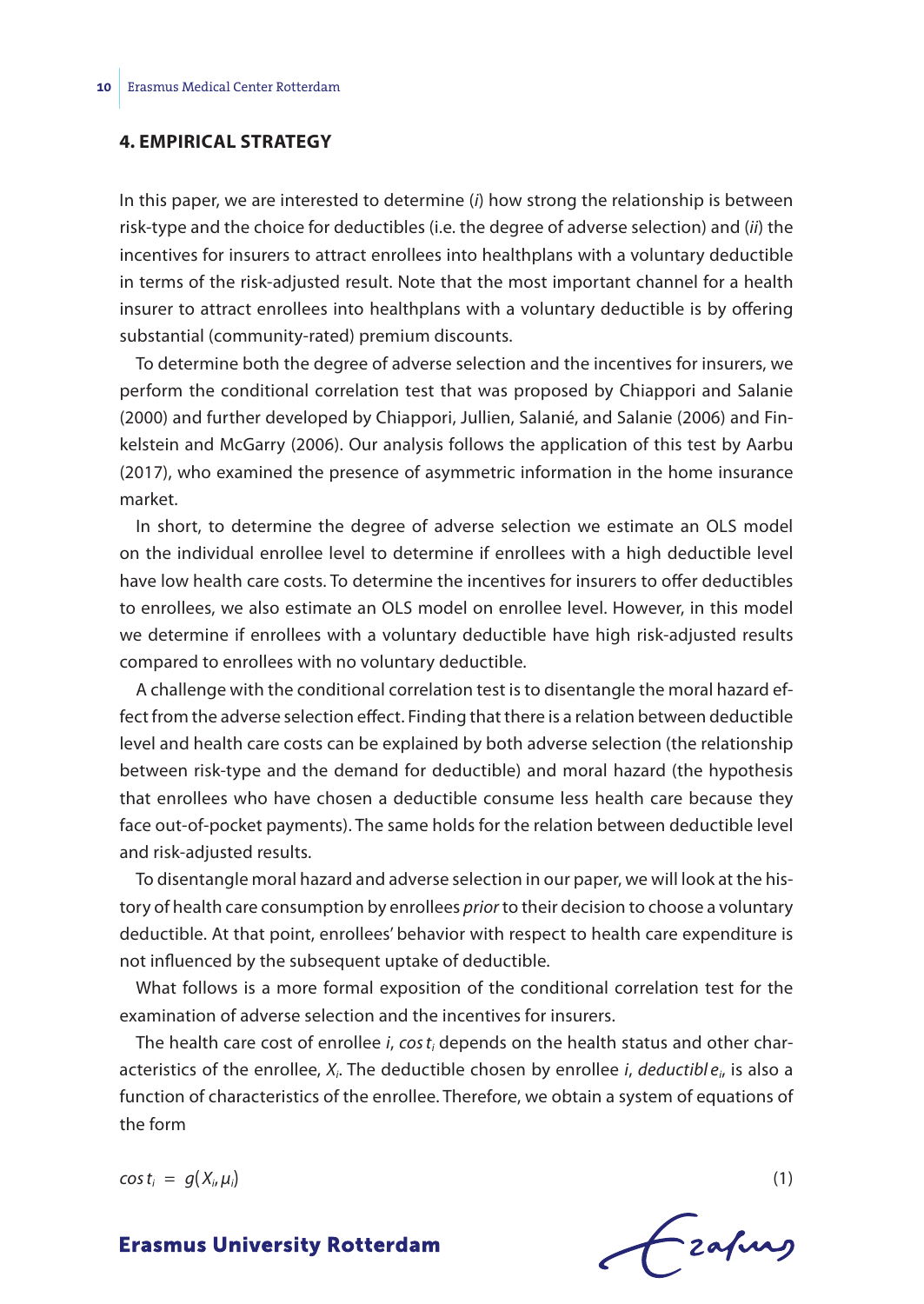$deductible_i = h(X_i, v_i)$  (2)

where  $\mu_i$  and  $\nu_i$  are the error terms from the cost equation and the deductible choice equation.

If there is no asymmetric information, and vector *X* contains all the relevant characteristics used by the insurer, then the error terms *μ* and *ν* will be uncorrelated. However, if there is a variable with a positive impact on health care costs that is not included in the list of characteristics *X*, then the error term *μ* will pick up the effect that this variable has on health care costs, *cost*. According to the literature, see section 2, high-risk enrollees will self-select in a contract with more generous coverage. Hence, a higher value of *μ* will be observed together with a lower value of the deductible, and thus, with a lower value of *ν*. A significant negative correlation between the error terms *μ* and *ν* will, therefore, demonstrate the presence of asymmetric information.

Under a conditional independence assumption, this test can be conducted by using reduced-form OLS equation in which *cost* is the dependent variable and *deductible* is the independent variable:

$$
\cos t_i = \alpha \, \text{deductible}_i + \beta X_i' + \gamma Z_i' + \epsilon_i \tag{3}
$$

where *cost* denotes the health care costs, *deductible* is the choice of deductible, *X* is a vector of consumer characteristics, *Z* contains all other health plan related relevant variables, and ∈ is the error term. The letters *α*, *β* and *γ* are parameter vectors. We expect a negative relationship between the cost and the deductible. However, it is important to control for enrollees' risk aversion, since there may be a bias in the single-equation OLS model if (*i*) the choice of deductible is related to risk aversion and (*ii*) risk aversion is related to enrollee cost type (Finkelstein & McGarry, 2006; Aarbu, 2017). In our application we will include proxies for risk aversion based on several characteristics of the enrollees.

Since the current costs in each year contains both selection and moral hazard effects, one more step needs to be done in order to separate the selection effect from the moral hazard effect. To remove the moral hazard effect from the equation, we focus on the enrollees who had contracts without voluntary deductibles during three years before the year for which we conducted the estimation, year *t*. Additionally we replaced the health care costs incurred in that year with the health care costs of the previous year. This replacement results in the following specification for the reduced model, in which the dependent variable does not depend on the choice of a contract in year *t*:

$$
\cos t_{i,t-1} = \alpha \, \text{deductible}_{it} + \beta X_{it} + \gamma Z_{it} + \epsilon_{it} \tag{4}
$$

-zafurs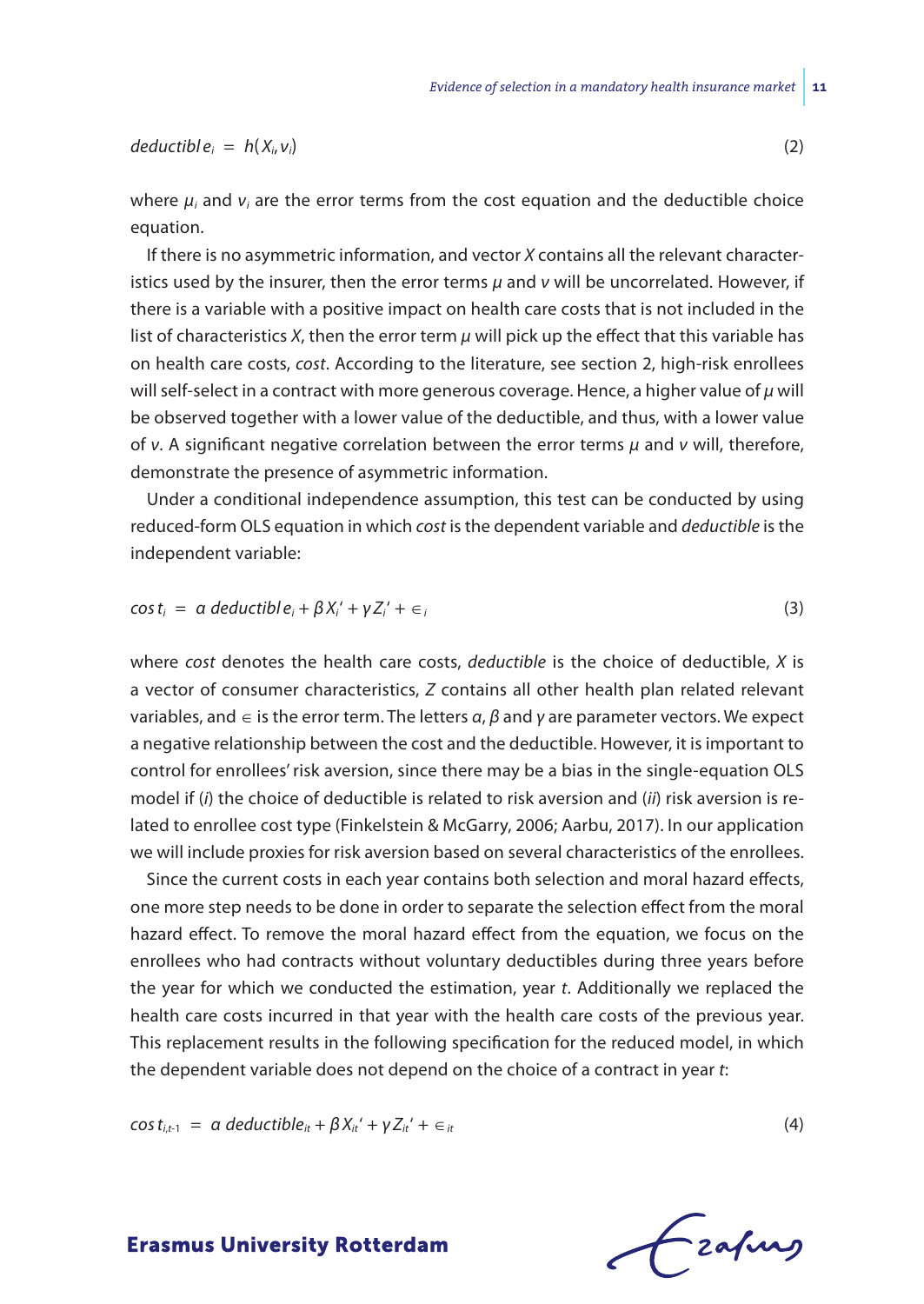In the presence of risk-adjustment, the same reasoning also holds for the risk-adjusted result variable, *result*. Therefore, this selection effect could also be demonstrated by using an alternative model specification with the past *result* as the dependent variable and *deductible* as the independent variable, in which a higher risk-adjusted result would be associated with a higher deductible level chosen.

However, this approach could introduce selection bias in our estimate of selection. By focusing on enrollees who had contracts without deductibles in *t* - 1, *t* - 2 and *t* - 3, we have a subsample of the population with different characteristics compared to the whole population. If these characteristics affect costs or risk-adjusted results, then we have potential bias in our estimation. We are not able to quantify this bias, however, we can try to give a direction of the bias. van Winssen, van Kleef, and van de Ven (2015) showed that in the Netherlands for a large share of enrollees who has not chosen any voluntary deductible would have been better of if they would have chosen a voluntary deductible. This means that our subsample may include an over-representation of enrollees that are less interested and/or less shrewd when choosing their deductible. If this is the case, then we may underestimate the adverse selection effect.

#### **5. DATA DESCRIPTION**

#### **Data and defining the relevant subset for the empirical analysis**

The data came from two sources: risk-adjustment data and health plan choice data. Both datasets are panel datasets, covering the entire population of the Netherlands, which exceeds 16 million enrollees per year, over the period 2010-2013.

Both datasets were provided by the Dutch Healthcare Authority. The risk-adjustment dataset comprises the characteristics of the enrollees included in the risk-adjustment system and the actual costs incurred by the enrollees. The individual characteristics and the cost types included were described in detail in section 2, where we also defined the concept of 'risk-adjusted result'. The health plan choice dataset is a complementary dataset that includes the insurance enrollment. These records provide the health plan details on each enrollee, including the deductible level chosen. As explained, enrollees can opt for or zero voluntary deductible or a voluntary deductibles of €100, €200, €300,€400 or €500. To conduct the analysis, both dataset were merged at the enrollee level.

Table 1 provides an overview of our dataset coverage (in insured years) and the amounts of costs included in the dataset in billions of euros. Since physical and mental

Frafing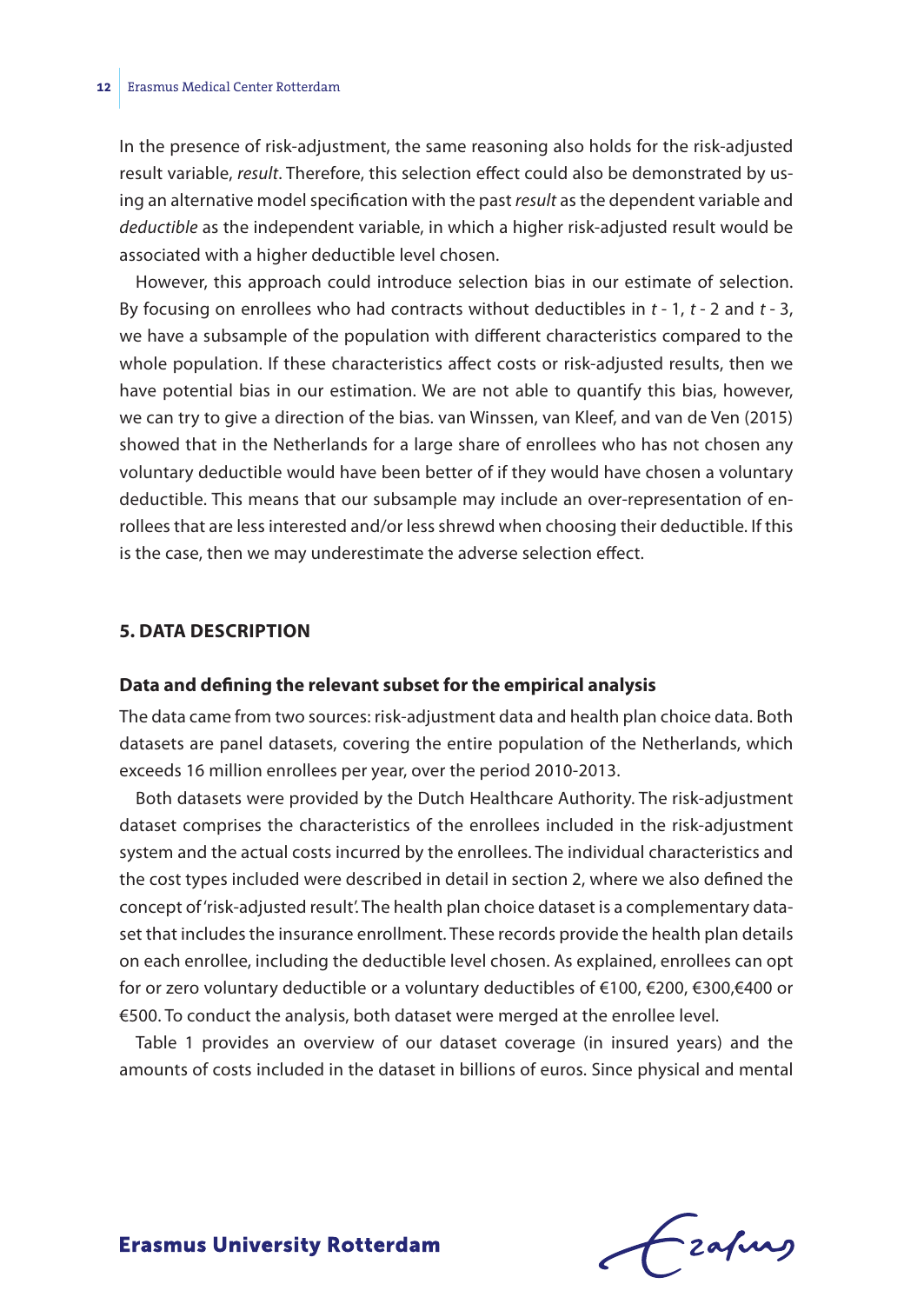| year | Insured Years mln | total physical health care costs bln | total mental health care cost bln |
|------|-------------------|--------------------------------------|-----------------------------------|
|      |                   | euro                                 | euro                              |
| 2010 | 16.3              | 25.958                               | 3.010                             |
| 2011 | 16.4              | 26.508                               | 3.299                             |
| 2012 | 16.5              | 27.837                               | 2.982                             |
| 2013 | 16.5              | 29.736                               | 3.071                             |

**Table 1.** Size of the dataset

health care costs are the major costs of health care<sup>74</sup>, the cost variable that we use in our analysis are defined as the sum of these two cost components<sup>75</sup>.

The table excludes observations with missing values and the observations relating to individuals who reside abroad (approximately 1% of all observations). In the analysis that follows, we also excluded enrollees younger than 18 years, since this group of enrollees does not have to pay any deductible (this implies excluding 20% of the population). Furthermore, we only selected enrollees that appeared in our dataset every year, so that we could follow each enrollee over the whole period (this implied excluding 11% of the population).

In order to conduct the test described in section 4 for the year 2013, we selected enrollees who did not choose a voluntary deductible in the previous years (2010 till 2012) in order to estimate the equations for the health care costs and risk-adjusted results for the year before the enrollees chose a voluntary deductible (i.e. 2012). By looking at the outcomes for health, costs and risk-adjusted results for 2012, before the enrollee chose a deductible, we were able to exclude the possibility that the voluntary deductible had affected the health, costs and risk adjusted results that we were examining. Next section provides some descriptive analysis of the selected subset of enrollees.

#### **Descriptive analysis of the selected subset**

For the selected subset of enrollees, we consider the relationship between their deductible choice in 2013 and some variables of interest, such as the health status, costs, riskadjusted result, and expected out-of pocket expenses.

Table 2 shows the number of enrollees for each deductible choice in 2013, together with the share of healthy individuals in each subgroup. Here we classified an enrollee as 'healthy' if he or she was not included in any diagnosis-cost class, pharmacy-cost class or multi-year high cost class in 2012. These enrollees are considered as having no substantial health care costs in the period 2010-2012, which is deemed predictive of

<sup>75</sup> Note the difference between the risk-adjusted result and the cost variable: the cost variable that we use represents the incurred cost; this variable is neither adjusted nor normalized.



<sup>74</sup> Some fixed cost components are not included in risk-adjustment.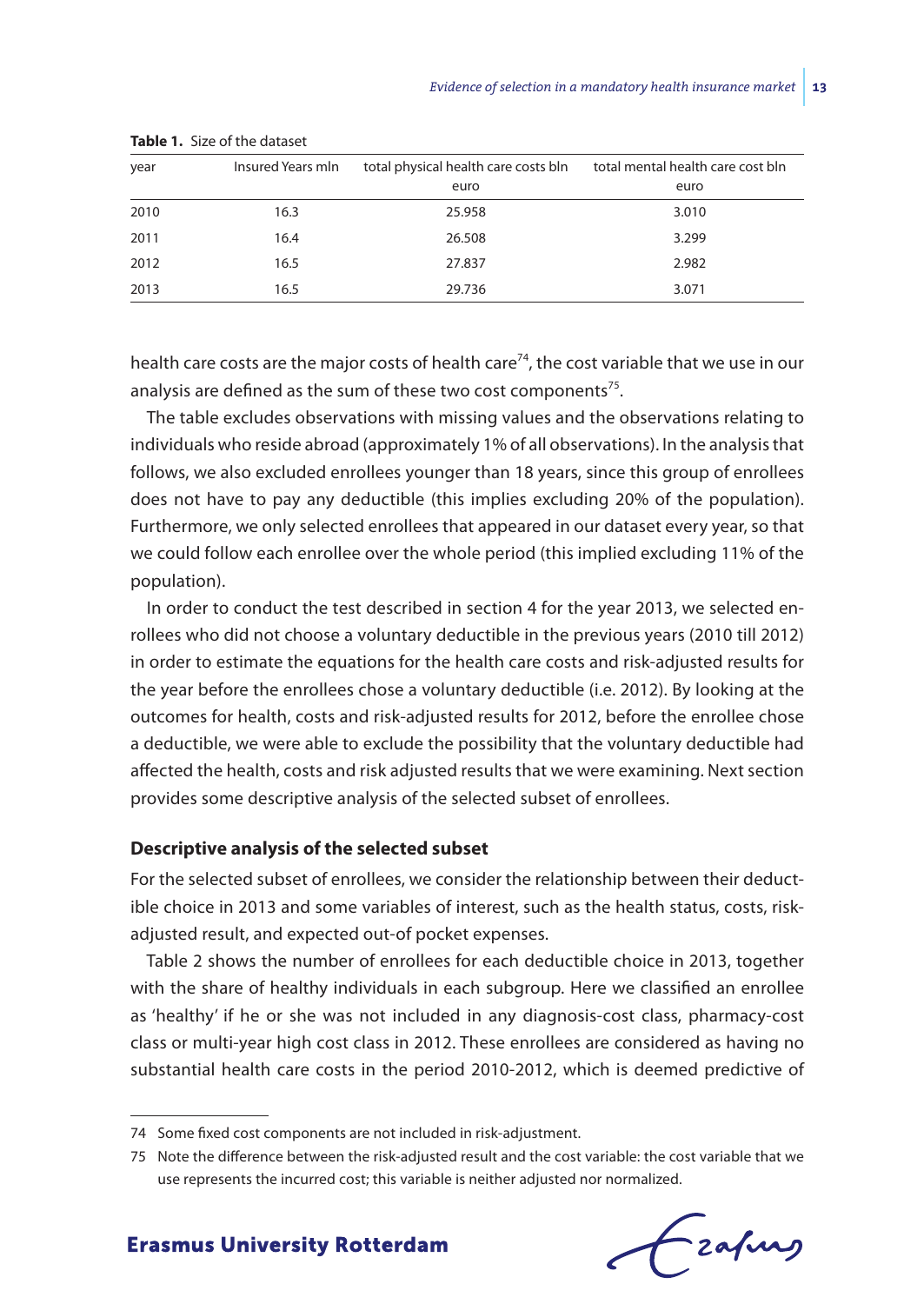#### **14** Erasmus Medical Center Rotterdam

**Table 2.** For each deductible category the number of enrollees and the share of healthy in 2012. Only enrollees that have not chosen any voluntary deductible in the period 2010-2012 are taken into the calculation.

| deductible 2013 | enrollees | share enrollees classified as 'healthy' |
|-----------------|-----------|-----------------------------------------|
| 000             | 10828669  | 0.57                                    |
| 100             | 25386     | 0.82                                    |
| 200             | 41442     | 0.83                                    |
| 300             | 23242     | 0.82                                    |
| 400             | 7925      | 0.82                                    |
| 500             | 265489    | 0.83                                    |

2013 health care costs according to the risk-adjustment model. The share of healthy enrollees among enrollees who did not choose any deductible in 2010-2012 and 2013 was 57%. The share of healthy enrollees was much higher among enrollees who did not choose a voluntary deductible in 2010- 2012 but who did choose a voluntary deductible of €500 in 2013: 83%. This descriptive analysis suggests that enrollees who choose a higher deductible level are more likely to be healthy.

Table 3 compares the mean values of health care costs, risk-adjusted results and counterfactual €500-deductible out-of-pocket expenses for 2012 (before choosing a deductible) and 2013 (after choosing a deductible) for each deductible category in 2013. We will explain below how we calculated the counterfactual deductible out-ofpocket expenses. The columns on costs provide insight in the health care use by the individuals; the columns on risk-adjusted results show profitability of each subgroup in risk-adjustment; and the counterfactual expenses characterize the attractiveness of a higher deductible option from the enrollees' perspective.

First, looking at the columns headed 'mean cost' and 'mean result' in this table, we observe that the mean 2012 health costs (mean 2012 result) for enrollees who did not choose a voluntary deductible in either 2010-2012 or 2013 are higher (lower) than the mean 2012 health costs (mean 2012 result) for the enrollees who did not choose a voluntary deductible in 2010-2012 but did choose a voluntary deductible of €500 in 2013: €2,261.68 vs. €600.29 (€-26.05 vs. €399.578)<sup>76</sup>. From this comparison, we can conclude that insurers have lower costs for enrollees who have chosen a voluntary deductible (higher risk-adjusted results). This applies to the year before they chose the voluntary deductible (2012) and it remains true for the year after they chose the voluntary deductible (2013). Although the costs in 2013 reflect not only the selection but also the moral

fzafung

<sup>76</sup> The risk-adjusted result was normalized such that its mean is equal to zero. However, the mean results presented in the table differs from zero because we use a subset of the population in our analysis.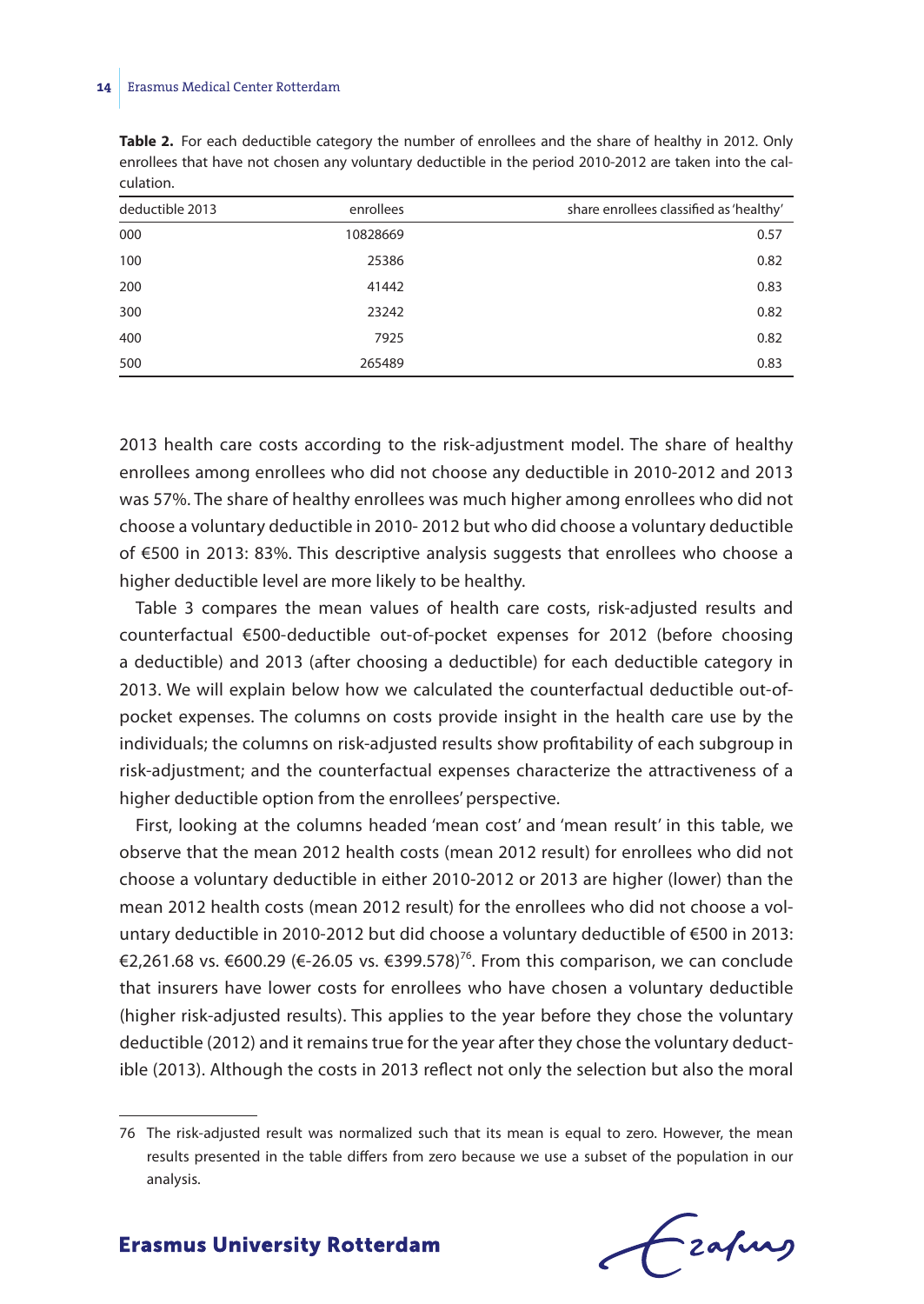|                 | mean cost |      | mean result |       | mean expenses |      |
|-----------------|-----------|------|-------------|-------|---------------|------|
| deductible 2013 | 2012      | 2013 | 2012        | 2013  | 2012          | 2013 |
| 000             | 2262      | 2487 | $-26$       | $-27$ | 467           | 452  |
| 100             | 772       | 906  | 286         | 257   | 254           | 243  |
| 200             | 643       | 810  | 384         | 314   | 231           | 228  |
| 300             | 653       | 796  | 405         | 349   | 232           | 227  |
| 400             | 627       | 826  | 445         | 362   | 232           | 230  |
| 500             | 600       | 703  | 420         | 400   | 227           | 203  |

**Table 3.** For each deductible category the mean costs, mean risk-adjusted results and mean counterfactual voluntary deductible 500 out-of-pocket expenses in 2012 and 2013. Only enrollees who have not chosen any voluntary deductible in the period 2010-2012 are taken into the calculation.

Combining the findings from Tables 2 and 3, we can therefore conclude that enrollees who chose a voluntary deductible in 2013 are: healthier and have lower counterfactual out-of-pocket expenses than enrollees who did not choose a voluntary deductible in 2013. At the same time, insurers incur lower costs and have higher risk-adjusted results for enrollees who chose a voluntary deductible in 2013.

hazard effect, the lower costs and positive risk-adjusted results in 2012 are a strong indication for the presence of selection and also indicates that the selection effect is much larger than the moral hazard effect.

The last two columns of Table 3 headed 'mean expenses' show the mean counterfactual values of out-of-pocket expenses that would have been paid by the enrollees under the €500 deductible option. Since there is also a mandatory deductible, which was €350 in 2013, we simulated the counter-factual situation in which each enrollee had chosen a voluntary deductible of €500 on top of the mandatory deductible of €350. In this case, each enrollee would have to pay any costs incurred up to €850. In the Netherlands, the deductible applies to almost all health care costs, but there are some exceptions; for example, payments for general practitioners (GP) are not included. In our dataset, for each enrollee we knew the exact costs that were taken into account for the deductible. Using these 'deductible costs' and limiting them to €850 euro, we were able to calculate the total counterfactual out-of-pocket expenses that each enrollee would have had to pay if he or she had chosen the maximum voluntary deductible of €500 euro in 2013. We calculated these out-of-pocket expenses based on the 2012 'deductible costs' (that is, before the choice of any voluntary deductible for 2013) and the 2013 'deductible costs' (after the choice of a voluntary deductible for 2013).

Focusing on the column headed 'mean expenses 2012' in Table 3, which shows these counterfactual values for the year 2012, we can see that the mean counterfactual outof-pocket expenses in 2012 for enrollees who did not choose a voluntary deductible in either 2010-2012 or 2013 are higher than the same figure for those enrollees who opted for a voluntary deductible of €500 in 2013: €466.53 vs. €227.21. This holds for the year

Frafing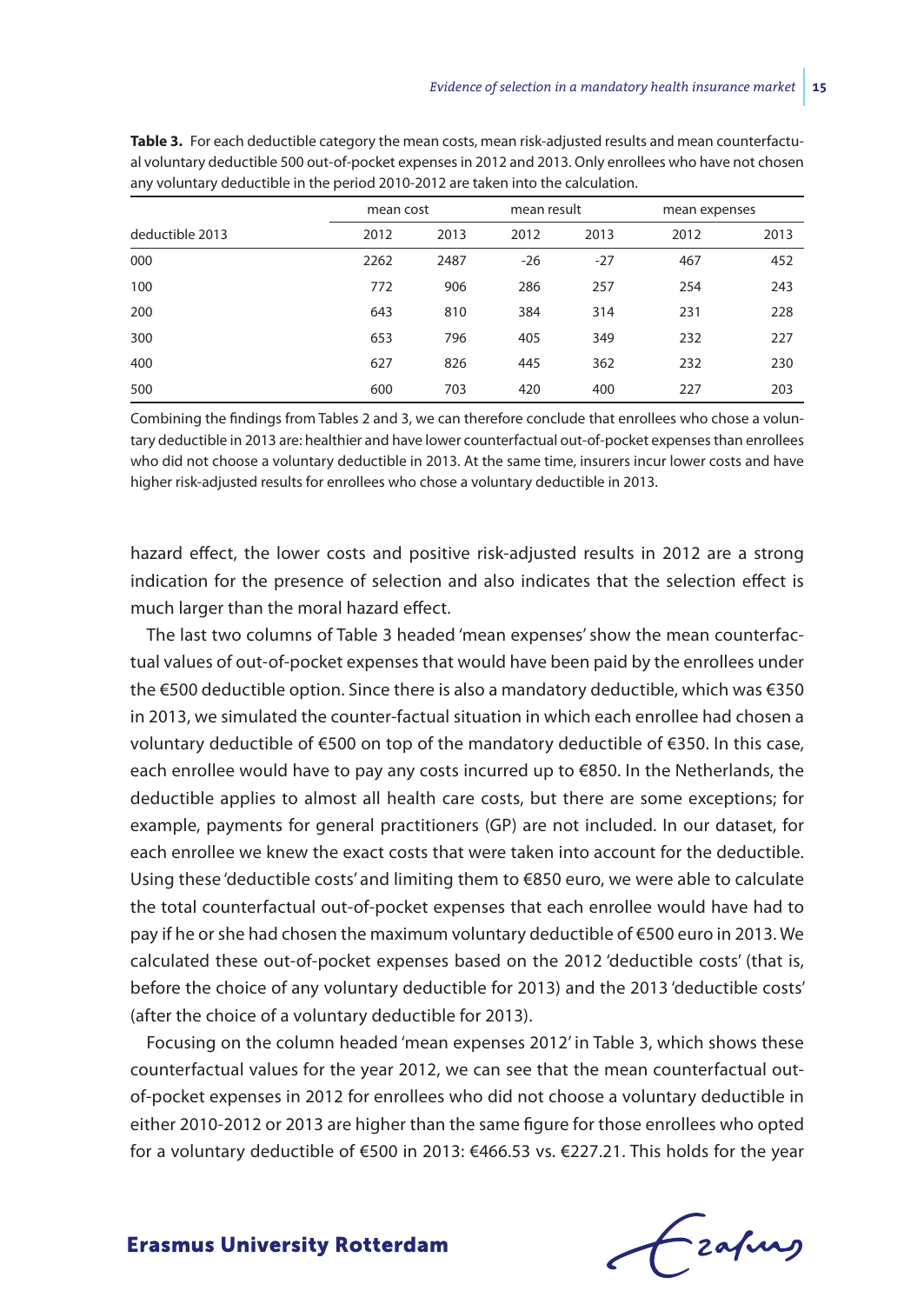before they chose the voluntary deductible (2012), and a similar result holds for the year after they chose the voluntary deductible (2013).

Table 4 shows the summary statistics of the variables discussed above in Table 3. In addition, Table 5 provides insight on how the risk-adjusted result varies in relation to the choice of a deductible in 2013 by the subset of enrollees who did not choose a voluntary deductible in 2010-2012, which we use in our empirical analysis. The table shows both the mean and the distribution of the risk-adjusted result over percentile groups for each deductible category. For example, we can see that 2.05% of the enrollees that did not choose a deductible in 2013 are in the [0*th*, 2*th*] percentile group, while only 0.46% of the enrollees who chose a deductible of €500 in 2013 are in the [0*th*, 2*th* ] percentile group. Table 5 also includes the 2012 mean risk-adjusted result for each deductible category. The mean risk-adjusted result in the [0*th*, 2*th*] percentile group is €-27925.10, while the mean risk adjusted result in the (10*th*, 100*th*] percentile group is €1081.41. Thus, compared to the other deductible categories, a relatively large share of the enrollees who did not have any voluntary deductibles in 2013 fall into the lowest result percentile group [0*th*, 2*th*]. This last observation suggests that enrollees without a voluntary deductible are more likely to be loss-making in risk-adjustment.

| taken into the calculation. |          |       |          |           |        |  |  |  |
|-----------------------------|----------|-------|----------|-----------|--------|--|--|--|
| Statistic                   | N        | Mean  | St. Dev. | Min       | Max    |  |  |  |
| cost 2012                   | 11192153 | 2208  | 5589     | 0         | 645275 |  |  |  |
| cost 2013                   | 11192153 | 2431  | 6664     | 0         | 806561 |  |  |  |
| result 2012                 | 11192153 | $-12$ | 4761     | $-627524$ | 81361  |  |  |  |
| result 2013                 | 11192153 | $-14$ | 5769     | -780855   | 88989  |  |  |  |
| cf expenses 2012            | 11192153 | 459   | 367      | 0         | 850    |  |  |  |

cf expenses 2013 11192153 444 367 0 850

**Table 4.** Summary statistics for cost, counterfactual (cf) out-of-pocket expenses and risk-adjusted result in 2012 and 2013. Only enrollees who have not chosen any voluntary deductible in the period 2010-2012 are

#### **6. ESTIMATION**

In this section we estimate the relationship between (*i*) costs in the previous year and the choice of a deductible for the subsequent year and (*ii*) between the risk-adjusted result in the previous year and choice of a deductible for the subsequent year. These are the test of our two hypotheses derived from section 4. We have tried to control as much as possible for enrollee heterogeneity and health plan heterogeneity. Enrollee heterogeneity entails differences in enrollee characteristics, in particular those that are relevant to risk-preferences. Health plan heterogeneity includes differences at the level of the insurer's health plan, for example the possibility that a particular health plan

Frahing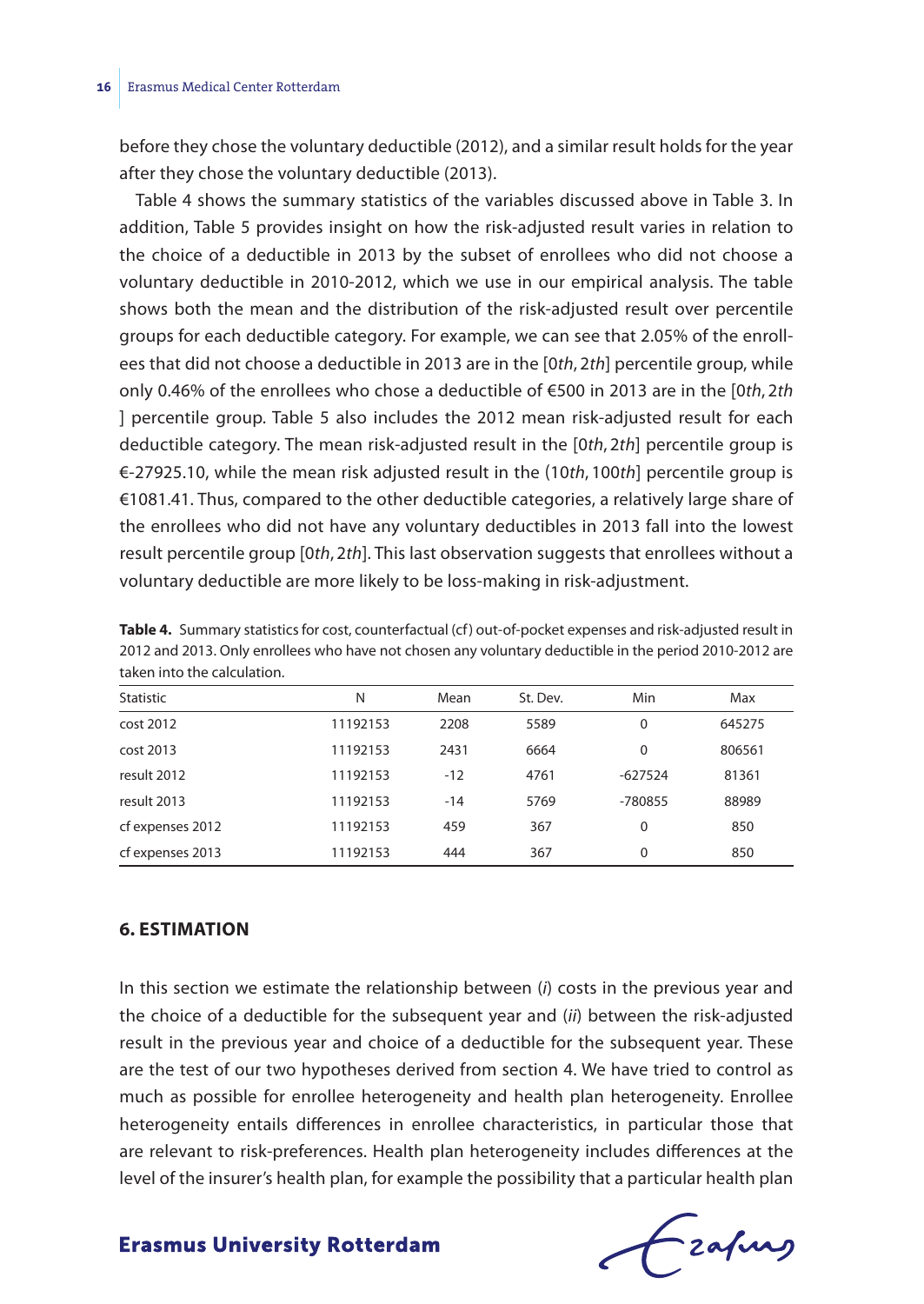| percentile   | result mean | result SD | share of deductible in 2013 |       |       |       |       |       |
|--------------|-------------|-----------|-----------------------------|-------|-------|-------|-------|-------|
|              |             |           | 000                         | 100   | 200   | 300   | 400   | 500   |
| [0th,2th]    | $-27925$    | 23382     | 0.021                       | 0.006 | 0.005 | 0.005 | 0.005 | 0.005 |
| (2th,4th)    | $-9138$     | 1486      | 0.021                       | 0.007 | 0.007 | 0.007 | 0.006 | 0.005 |
| (4th, 6th)   | $-5722$     | 665       | 0.020                       | 0.011 | 0.010 | 0.008 | 0.009 | 0.007 |
| (6th, 8th)   | -3878       | 423       | 0.020                       | 0.012 | 0.010 | 0.011 | 0.013 | 0.009 |
| (8th, 10th)  | $-2685$     | 283       | 0.020                       | 0.013 | 0.011 | 0.011 | 0.010 | 0.010 |
| (10th.100th] | 1081        | 1787      | 0.898                       | 0.950 | 0.957 | 0.958 | 0.958 | 0.965 |

**Table 5.** For each deductible category the distribution of population percentiles. Only enrollees that have not chosen any voluntary deductible in the period 2010-2012 are taken into the calculation.

may have a more cost-effective way of purchasing health care (lower costs) than the average health plan. We estimated the following equations separately for the costs and risk-adjusted result:

$$
\text{cost}_{i} = \alpha + \sum_{k=1}^{n=6-1} \beta_{k} \text{deductible}_{ki} + \sum_{k=1}^{n=7-1} \theta_{k} \text{age\_ki} + \delta \text{male}_{i} + \sum_{k=1}^{n=3-1} \mu \text{kincome\_src}_{ki} \\
+ \sum_{k=1}^{n=4-1} \lambda_{k} \text{income}_{ki} + \text{coneperson\_hh}_{i} + \sum_{k=1}^{n=59-1} \gamma_{h} \text{healthplan}_{ki} + \epsilon_{i} \\
\text{result}_{i} = \widetilde{\alpha} + \sum_{k=1}^{n=6-1} \widetilde{\beta}_{k} \text{deductible}_{ki} + \sum_{k=1}^{n=7-1} \widetilde{\theta}_{k} \text{age\_ki} + \widetilde{\delta} \text{male}_{i} + \sum_{k=1}^{n=3-1} \widetilde{\mu}_{k} \text{income\_src}_{ki} \\
+ \sum_{k=1}^{n=4-1} \widetilde{\lambda}_{k} \text{income}_{ki} + \tilde{\sigma} \text{oneperson\_hh}_{i} + \sum_{h=1}^{n=59-1} \widetilde{\gamma}_{k} \text{healthplan}_{ki} + \epsilon_{i}
$$
\n(6)

In model (5) *cost<sub>i</sub>* is the cost of enrollee *i* in 2012 and in model (6) *result<sub>i</sub>* is the riskadjusted result for enrollee *i* in 2012. In both models, *deductible ki* is a dummy variable which is equal to 1 if enrollee *i* has chosen deductible category *k* in 2013 (leaving out category '000').

To control for possible heterogeneity in risk preference (i.e. risk aversion proxies), we included age dummy variables *ageki* (7 categories), gender dummy variables *genderki* (2 categories), income source dummy variables *income*\_*srcki* (3 income source categories: benefit-receivers, self-employed and a rest category), average household income variables *incomeki* (4 categories) , one-person household dummy variables *oneperson*\_*hhki* (2 categories). These variables are taken from the risk classes from the risk-adjustment system. See section 3 for a description of these variables. From the literature we know that there is a potential relation between gender, age, family status, income and occupation/education characteristics of individuals and their risk aversion (). However, note that the risk aversion proxies may also pick up other effects, such as health behavior or ability to pay. We have to keep this in mind when interpreting the effect of the risk aversion proxies on the estimations.

**Erasmus University Rotterdam** 

+ ∑ *k*=1

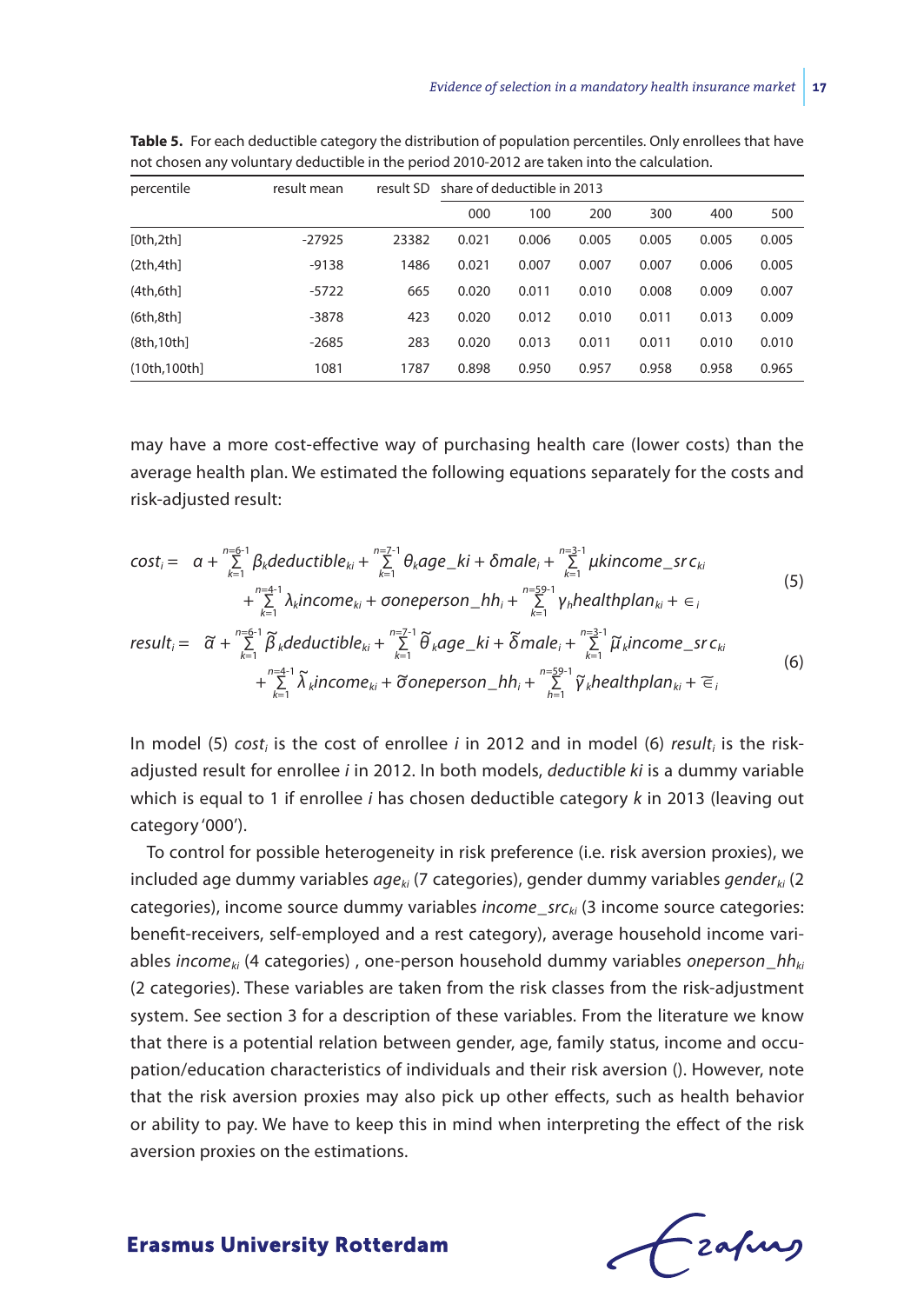In both models dummy variable *healthplan<sub>ki</sub>* is equal to 1 if enrollee *i* has chosen healthplan *k* in 2013, which we added to control for potential unobserved factors that affect the risk-adjusted result and are related to the specific health plan that an enrollee affect the risk-adjusted result and are related to the specific health plan that an enrolle⊕<br>has chosen in 2013. Lastly, *α* and *ᾶ* are the constants, and ∈<sub>*i*</sub> and <mark>∈</mark> <sub>i</sub> are the error terms.

In our estimation, we did not include all riskclasses that is used in the risk-adjustment system. Our goal is not to predict as well as possible the health care costs of each enrolee. However, we do want to control for enrollees' risk aversion, since, as discussed in section 4, there may be a bias in the OLS model if (*i*) the choice of deductible is related to risk aversion and (*ii*) risk aversion is related to enrollee cost type. It should also be noted that the risk-adjusted result is the residual of the risk-adjusted payment and costs. Therefore the risk-adjusted result has already been 'adjusted' for the effect of the observable consumer characteristics that are included in the risk-adjustment.

We estimated models (5) and (6) with the ordinary least squares (OLS). Table 6 shows the results of the OLS estimation of the cost model (5) and Table 7 shows the results of the OLS estimation of the risk-adjusted result model 6. For both models, we estimated the model in steps: (*i*) only the deductible dummy variables, (*ii*) adding health plan fixed effects and (*iii*) adding the risk aversion proxies. As with our descriptive analysis in section 5.2, we estimated the model using the dataset of enrollees who chose no voluntary deductible in the period 2010-2012.

Table 6 econometrically confirms our conclusions from the descriptive analysis in section 5.2: enrollees who chose a voluntary deductible in 2013 had significantly lower costs in 2012 than enrollees who did not choose a voluntary deductible in 2013. For example, in the model with only voluntary deductible dummy variables, enrollees who chose a voluntary deductible of €500 in 2013 had, on average, costs that were €1,661.50 lower in 2012 than enrollees who did not choose a voluntary deductible in 2013. We found similar effects for the other deductible categories (€100, €200, €300 and €400). Adding fixed effects only slightly reduced the estimated decreases related to the choice of a voluntary deductible in 2013. When the risk aversion proxies were added to the model, we found that the decrease in costs associated with a voluntary deductible is lower and that there is a increase in the  $R^2$ . However, the reduction in costs associated with having a voluntary deductible remains substantial. For example, enrollees who chose a voluntary deductible of €500 in 2013 had, on average, costs of €891.70 lower in 2012 compared to enrollees who did not choose a voluntary deductible in 2013.

Similarly, Table 7 confirms our conclusions from the descriptive analysis in section 5.2: enrollees who chose a voluntary deductible in 2013, had a significantly higher risk-adjusted result in 2012 than enrollees who did not choose a voluntary deductible in 2013. For example, in the model with only voluntary deductible dummy variables, enrollees who chose a voluntary deductible of €500 in 2013 had, on average, a risk-adjusted result in 2012 of €445.86 higher compared to enrollees who did not choose a voluntary

Frahing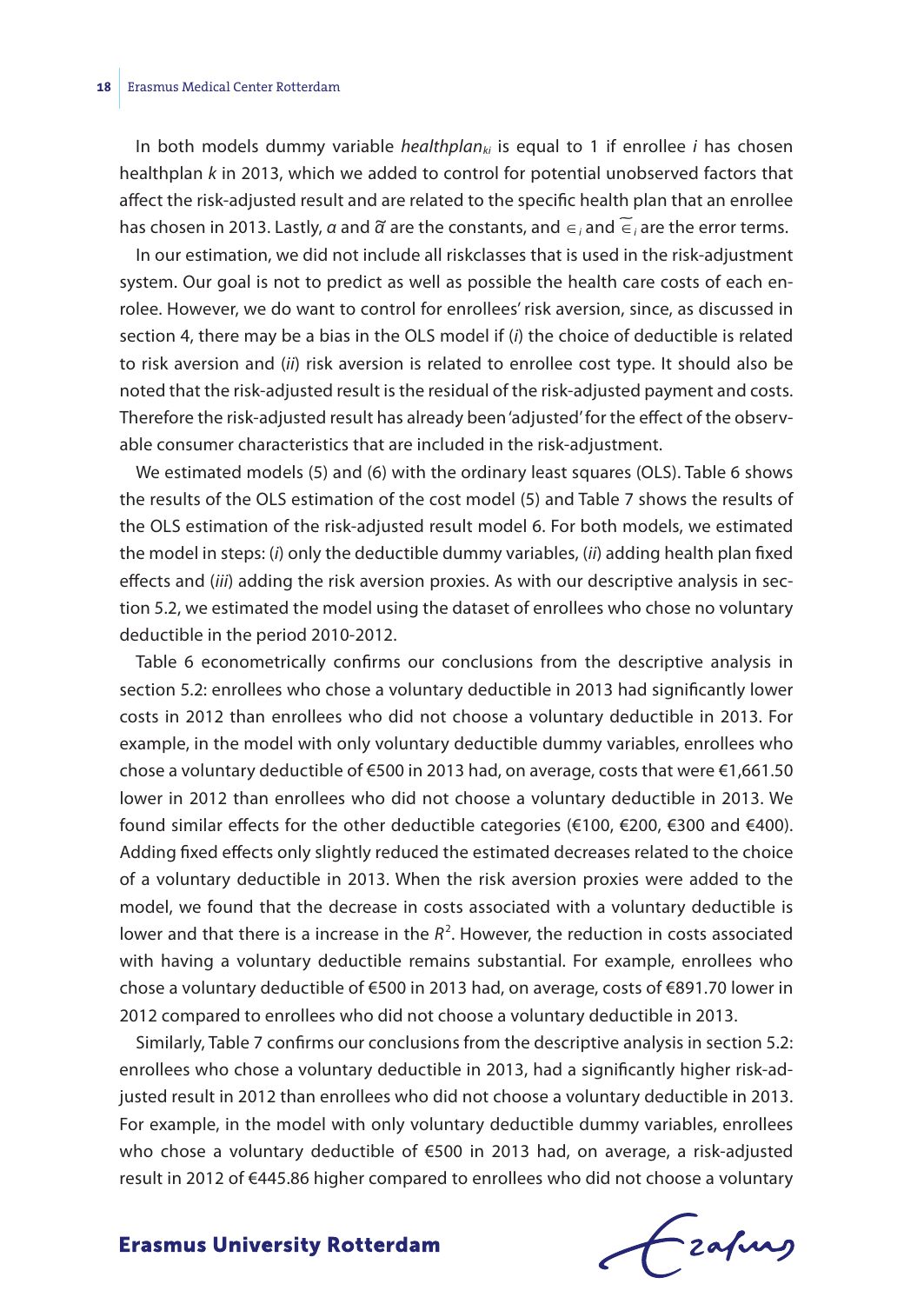|                             | Dependent variable: cost2012 |                       |                       |  |  |  |
|-----------------------------|------------------------------|-----------------------|-----------------------|--|--|--|
|                             | (1)                          | (2)                   | (3)                   |  |  |  |
| Constant                    | 2,261.756***                 | 3,578.001***          | 3,391.542***          |  |  |  |
|                             | (1.696)                      | (13.733)              | (20.448)              |  |  |  |
| deductible_2013 100         | $-1,490.718***$              | $-1,270.968***$       | $-669.262***$         |  |  |  |
|                             | (35.081)                     | (35.103)              | (34.263)              |  |  |  |
| deductible_2013 200         | $-1,618.965***$              | $-1,482.874***$       | $-852.448***$         |  |  |  |
|                             | (27.475)                     | (27.486)              | (26.834)              |  |  |  |
| deductible_2013 300         | $-1,608.693***$              | $-1,491.396***$       | $-871.760***$         |  |  |  |
|                             | (36.662)                     | (36.646)              | (35.768)              |  |  |  |
| deductible_2013 400         | $-1,634.726***$              | $-1,514.096***$       | -957.012***           |  |  |  |
|                             | (62.731)                     | (62.673)              | (61.157)              |  |  |  |
| deductible_2013 500         | $-1,661.473***$              | $-1,412.512***$       | $-891.700***$         |  |  |  |
|                             | (10.969)                     | (11.371)              | (11.120)              |  |  |  |
| age[30,40)                  |                              |                       | 277.571***            |  |  |  |
|                             |                              |                       | (6.258)               |  |  |  |
| age[40,50)                  |                              |                       | 134.474***            |  |  |  |
|                             |                              |                       | (5.953)               |  |  |  |
| age[50,60)                  |                              |                       | 551.633***            |  |  |  |
|                             |                              |                       | (6.079)               |  |  |  |
| age[60,70)                  |                              |                       | 1,365.584***          |  |  |  |
|                             |                              |                       | (6.200)               |  |  |  |
| age[70,70+)                 |                              |                       | 2,834.631***          |  |  |  |
|                             |                              |                       | (6.341)               |  |  |  |
| male                        |                              |                       | $-200.765***$         |  |  |  |
|                             |                              |                       | (3.277)               |  |  |  |
| oneperson_hh                |                              |                       | 218.082***            |  |  |  |
|                             |                              |                       | (4.455)               |  |  |  |
| incomegroup1                |                              |                       | $-1,717.903***$       |  |  |  |
|                             |                              |                       | (15.044)              |  |  |  |
| incomegroup2                |                              |                       | $-1,804.444***$       |  |  |  |
|                             |                              |                       | (14.865)              |  |  |  |
| incomegroup3                |                              |                       | $-2,018.974***$       |  |  |  |
|                             |                              |                       | (15.066)              |  |  |  |
| income_src benefitsreceiver |                              |                       | 2,430.191***          |  |  |  |
|                             |                              |                       | (5.772)               |  |  |  |
| income_src selfemployed     |                              |                       | $-387.520***$         |  |  |  |
|                             |                              |                       | (7.473)               |  |  |  |
| plan fixed effects          | no                           | yes                   | yes                   |  |  |  |
| Observations                | 11,189,716                   | 11,189,716            | 11,189,716            |  |  |  |
| $R^2$                       | 0.003                        | 0.006                 | 0.054                 |  |  |  |
| Adjusted $R^2$              | 0.003                        | 0.006                 | 0.054                 |  |  |  |
| Residual Std. Error         | 5,582.036                    | 5,572.685             | 5,437.474             |  |  |  |
|                             | $(df = 11189710)$            | $(df = 11189652)$     | $(df = 11189640)$     |  |  |  |
| <b>F</b> Statistic          | 6,078.346***                 | 1,081.476***          | 8,466.543***          |  |  |  |
|                             | $(df = 5; 11189710)$         | $(df = 63; 11189652)$ | $(df = 75; 11189640)$ |  |  |  |

**Table 6.** OLS estimation of cost 2012 on deductibles 2013.

*Note:* \* p<0:1; \*\* p<0:05; \*\*\* p<0:01.

Crafing  $\epsilon$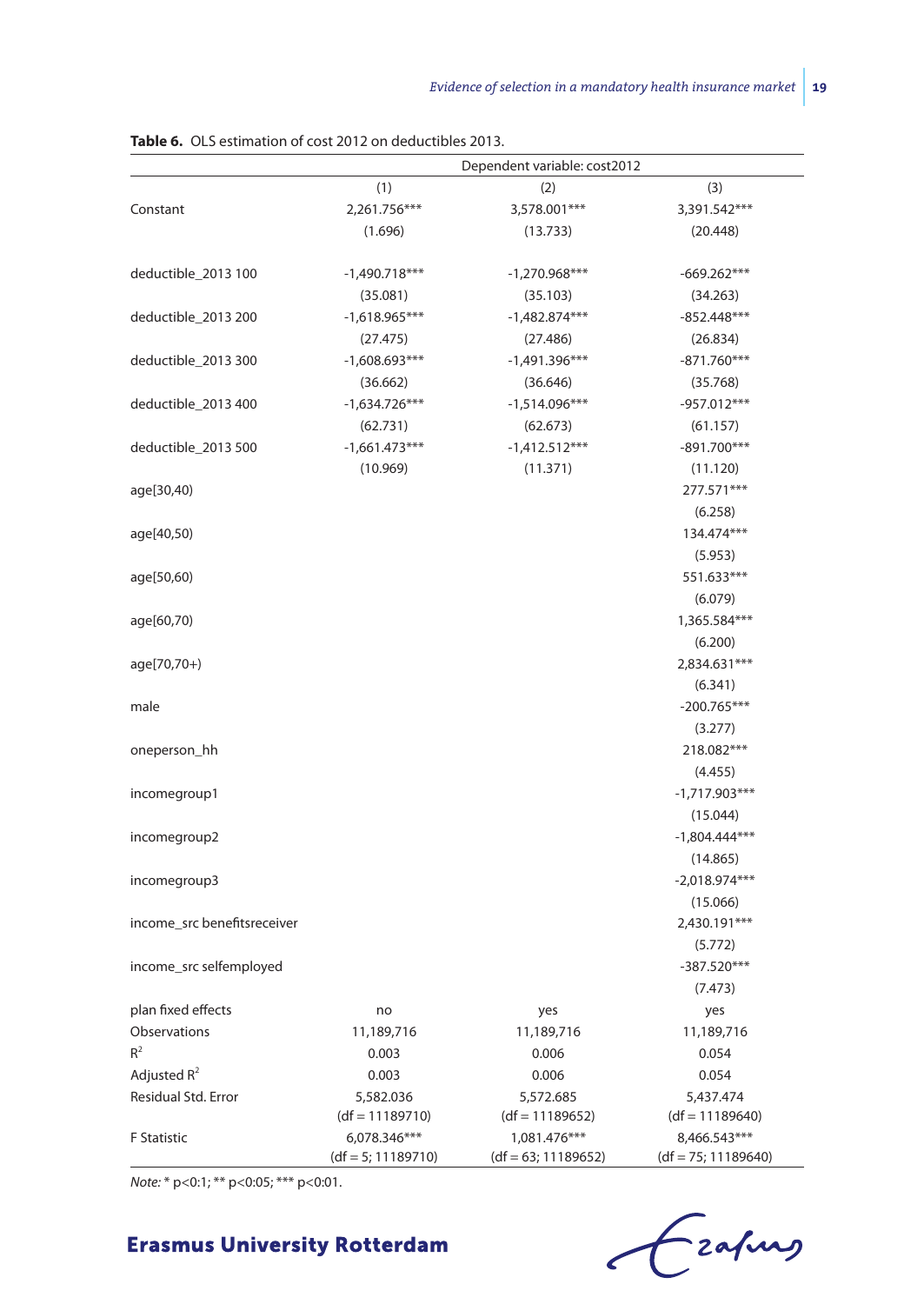|                         | Dependent variable: result 2012    |                                    |                                     |  |  |  |
|-------------------------|------------------------------------|------------------------------------|-------------------------------------|--|--|--|
|                         | (1)                                | (2)                                | (3)                                 |  |  |  |
| Constant                | $-26.029***$                       | $-105.554***$                      | $-582.410***$                       |  |  |  |
|                         | (1.447)                            | (11.730)                           | (17.893)                            |  |  |  |
| deductible_2013 100     | 312.270***                         | 300.549***                         | 345.379***                          |  |  |  |
|                         | (29.916)                           | (29.984)                           | (29.982)                            |  |  |  |
| deductible_2013 200     | 409.890***                         | 403.887***                         | 445.349***                          |  |  |  |
|                         | (23.429)                           | (23.478)                           | (23.481)                            |  |  |  |
| deductible_2013 300     | 431.057***                         | 430.744***                         | 469.269***                          |  |  |  |
|                         | (31.264)                           | (31.302)                           | (31.298)                            |  |  |  |
| deductible_2013 400     | 471.235***                         | 471.247***                         | 501.459***                          |  |  |  |
|                         | (53.494)                           | (53.534)                           | (53.516)                            |  |  |  |
| deductible_2013 500     | 445.857***                         | 446.350***                         | 475.240***                          |  |  |  |
|                         | (9.354)                            | (9.713)                            | (9.730)                             |  |  |  |
| age[30,40)              |                                    |                                    | $-15.396***$                        |  |  |  |
|                         |                                    |                                    | (5.476)                             |  |  |  |
| age[40,50)              |                                    |                                    | 66.972***                           |  |  |  |
|                         |                                    |                                    | (5.209)                             |  |  |  |
| age[50,60)              |                                    |                                    | 104.224***                          |  |  |  |
|                         |                                    |                                    | (5.320)                             |  |  |  |
| age[60,70)              |                                    |                                    | 149.685***                          |  |  |  |
|                         |                                    |                                    | (5.425)                             |  |  |  |
| age[70,70+)             |                                    |                                    | 343.263***                          |  |  |  |
|                         |                                    |                                    | (5.549)                             |  |  |  |
| male                    |                                    |                                    | 56.165***                           |  |  |  |
|                         |                                    |                                    | (2.867)                             |  |  |  |
| oneperson_hh            |                                    |                                    | 71.606***                           |  |  |  |
|                         |                                    |                                    | (3.899)                             |  |  |  |
| incomegroup1            |                                    |                                    | 391.714***                          |  |  |  |
|                         |                                    |                                    | (13.164)                            |  |  |  |
| incomegroup2            |                                    |                                    | 349.325***                          |  |  |  |
|                         |                                    |                                    | (13.008)                            |  |  |  |
| incomegroup3            |                                    |                                    | 309.668***                          |  |  |  |
|                         |                                    |                                    | (13.184)                            |  |  |  |
| income_src              |                                    |                                    | $-132.834***$                       |  |  |  |
| benefitsreceiver        |                                    |                                    |                                     |  |  |  |
|                         |                                    |                                    | (5.050)                             |  |  |  |
| income_src selfemployed |                                    |                                    | 55.798***                           |  |  |  |
|                         |                                    |                                    | (6.539)                             |  |  |  |
| plan fixed effects      | no                                 | yes                                | yes                                 |  |  |  |
| Observations            | 11,189,716                         | 11,189,716                         | 11,189,716                          |  |  |  |
| $R^2$                   | 0.0003                             | 0.0003                             | 0.001                               |  |  |  |
| Adjusted $R^2$          | 0.0003                             | 0.0003                             | 0.001                               |  |  |  |
| Residual Std. Error     | 4,760.164                          | 4,760.030                          | 4,758.072                           |  |  |  |
|                         | $(df = 11189710)$                  | $(df = 11189652)$                  | $(df = 11189640)$                   |  |  |  |
| F Statistic             | 583.033***<br>$(df = 5; 11189710)$ | 57.188***<br>$(df = 63; 11189652)$ | 171.068***<br>$(df = 75; 11189640)$ |  |  |  |

**Table 7.** OLS estimation of risk adjusted result 2012 on deductibles 2013.

*Note:* \* p<0:1; \*\* p<0:05; \*\*\* p<0:01.

Frahay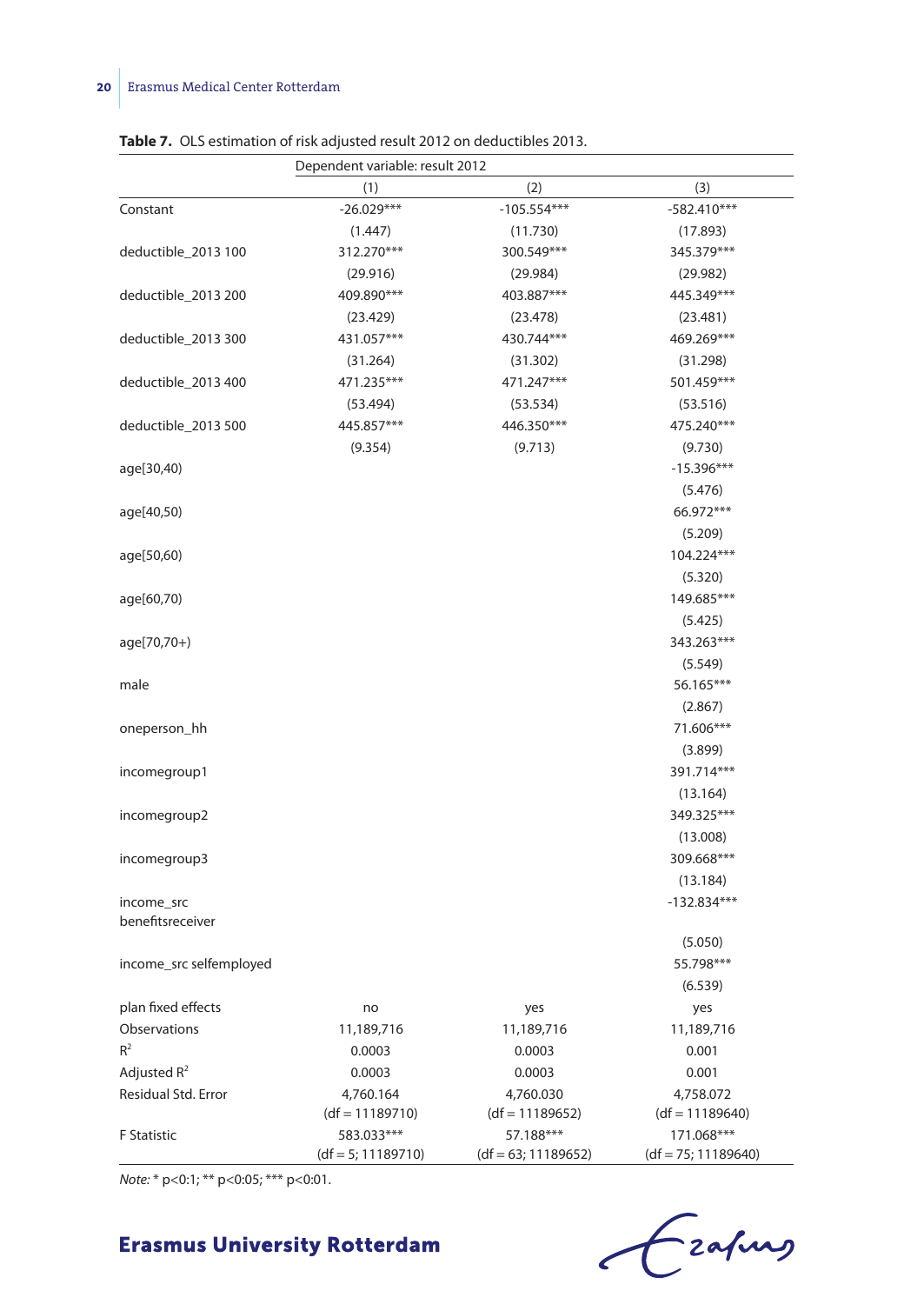deductible in 2013. Again, we found similar effects for the other deductible categories (€100, €200, €300 and €400). Adding health plan fixed effects and risk aversion proxies only affect the results slightly.

#### **7. DISCUSSION AND CONCLUDING REMARKS**

Our empirical results point to the presence of selection under mandatory health insurance with open enrollment in a managed care setting. The uniquely rich dataset covering the entire population of the Netherlands over a period of several years allowed us to demonstrate the presence of the selection effect of deductibles separately from the potential moral hazard effect that arises simultaneously. From our analysis it follows that offering contracts with voluntary deductibles results in self-selection by healthier enrollees, who are overcompensated by the risk-adjustment system.

We observe the selection effect even after controlling for a large set of control variables for risk aversion, healthplan fixed-effects and possible other confounding effects. The expected gains on the risk-adjustment per enrollee with a voluntary deductible of €500 are estimated at around €450 on average. On top of this, the enrollee pays a larger share out-of-pocket, resulting in lower costs for the insurer to be reimbursed. In return, the insurer offers the enrollee a premium discount for taking a voluntary deductible.

It should also be noted that the literature on effects of voluntary deductibles shows that (*i*) enrollees are not always able to choose the optimal deductible options; (*ii*) enrollees are not always able to make the optimal choices in relation to these deductibles; (*iii*) there is little insight into the size of the reduction of the moral hazard effect on costs (because it is difficult to distinguish delayed costs from avoided costs and the reduction in excessive costs).

Thus, our paper provides convincing evidence that individuals have substantial private information that are not captured by the risk-adjustment system. When insurers have the possibility or obligation to diversify their health plans in terms of generosity, individuals can self-select into health plans. For health plan generosity in terms of deductibles, we show that this self-selection results in substantial differences in costs which are only partly compensated by the risk-adjustment system.

Given the substantial expected gains on the risk-adjustment for enrollees with a voluntary deductible, it is important to study in greater detail how the these gains are related to the premium discount for voluntary deductible that insurers set. For example, it would be interesting to determine if insurers are able to attract enrollees with large gains from risk-adjustment by offering large premium discounts. However, it may also be the case that by offering higher discounts the insurers may attract on the margin enrollees that are relatively high-risk. If we find that not all gains are translated into premium

Czafurg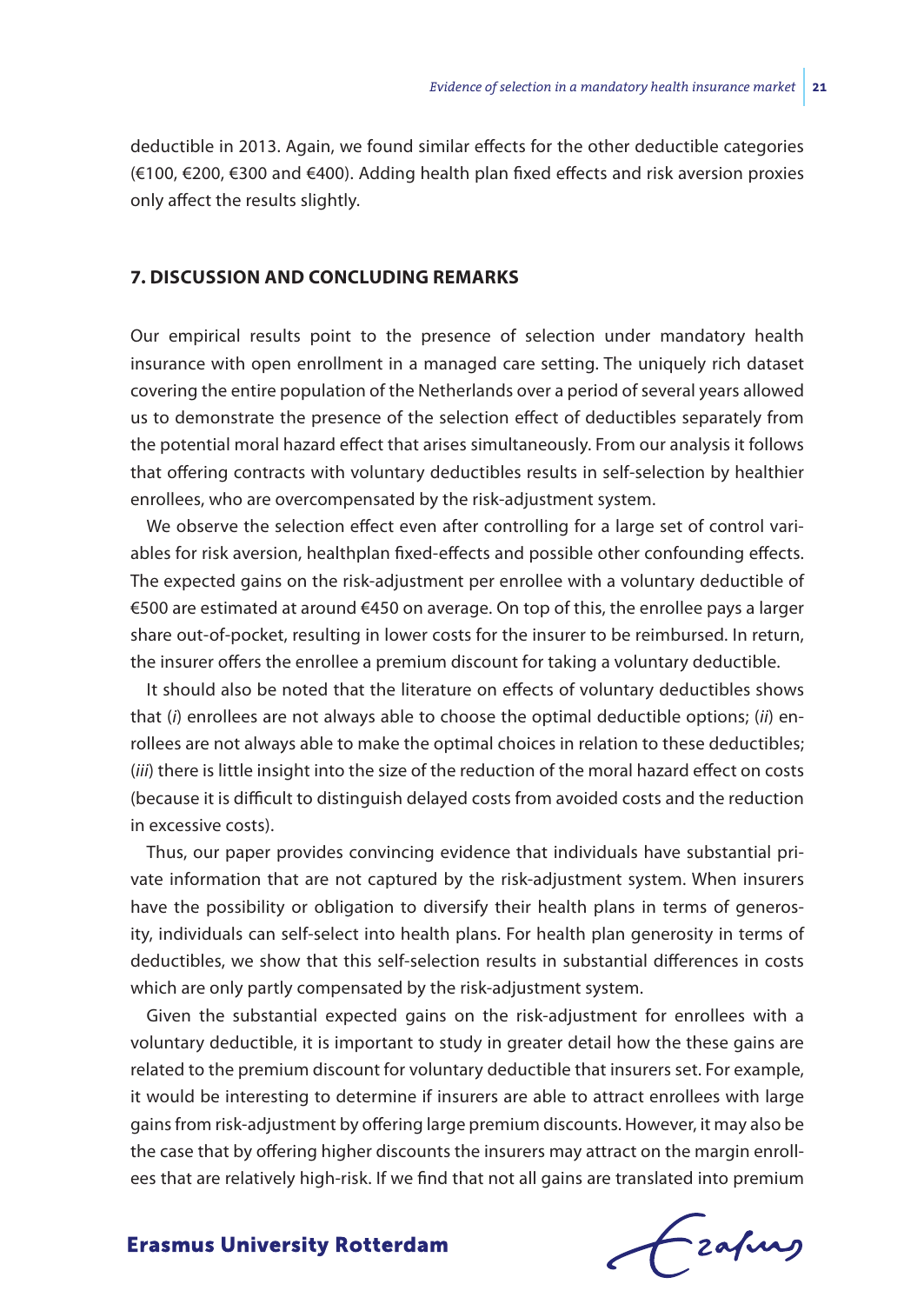discounts, it would be interesting to examine if this is due to the current regulation that stipulate that insurers are not allowed to differentiate the price discounts associated with voluntary deductible options between enrollees of the same health plans.

An option that the Dutch government could consider to fully eliminate the risk-adjustment gain of the deductibles is to include the choice of a voluntary deductible in the riskadjustment system as one of the characteristics of the consumer. In this way, consumers with a voluntary deductible are not profitable any more in the risk-adjustment system, which decreases the incentive for selection. This may lead to a lower number of enrollees opting for a voluntary deductible. Consequently, the potential moral hazard effect would be lower too. Because this potentially results in a trade-off between improving solidarity (due to better risk adjustment) and cost reduction (due to moral hazard), more research in this area is definitely needed to understand the potential welfare effects.

Frafing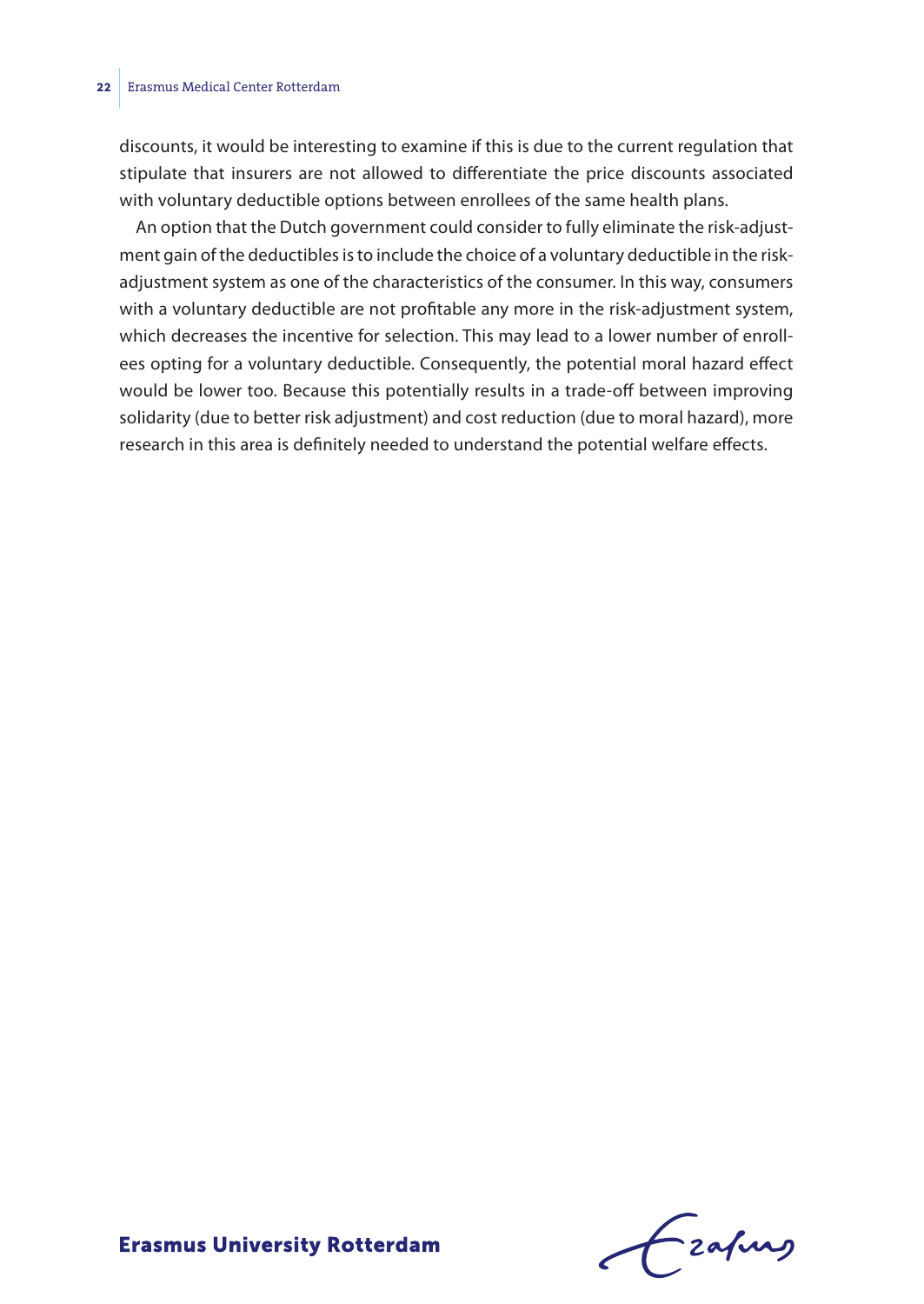#### **REFERENCES**

- Aarbu, K. O. (2017). Asymmetric information in the home insurance market. Journal of Risk and Insurance, 84 (1), 35-72.
- Abbring, J. H., Heckman, J. J., Chiappori, P.-A., & Pinquet, J. (2003). Adverse selection and moral hazard in insurance: Can dynamic data help to distinguish? Journal of the European Economic Association, 1 (2-3), 512-521.
- Aron-Dine, A., Einav, L., & Finkelstein, A. (2013). The rand health insurance experiment, three decades later. The Journal of Economic
- Perspectives, 27 (1), 197-222. Bijlsma, M., Boone, J., & Zwart, G. (2014). Competition leverage: how the demand side affects optimal risk adjustment. The RAND Journal of Economics, 45 (4), 792-815.
- Bolhaar, J., Lindeboom, M., & van der Klaauw, B. (2012). A dynamic analysis of the demand for health insurance and health care. European Economic Review, 56 (4), 669-690.
- Brot-Goldberg, Z., Chandra, A., Handel, B., & Kolstad, J. (2015). What does a deductible do? the impact of cost-sharing on health care prices, quantities, and spending dynamics (Tech. Rep.). National Bureau of Economic Research.
- Chiappori, P.-A., Jullien, B., Salanie, B., & Salanie, F. (2006). Asymmetric information in insurance: General testable implications. The RAND Journal of Economics, 37 (4), 783-798.
- Chiappori, P.-A., & Salanie, B. (2000). Testing for asymmetric information in insurance markets. Journal of political Economy, 108 (1), 56-78.
- Cohen, A., & Siegelman, P. (2010). Testing for adverse selection in insurance markets. Journal of Risk and Insurance, 77 (1), 39-84.
- Cutler, D. M., Zeckhauser, R. J., et al. (1997). Adverse selection in health insurance (Tech. Rep.). National Bureau of Economic Research Cambridge, Mass.
- Dardanoni, V., & Donni, P. L. (2012). Incentive and selection effects of medigap insurance on inpatient care. Journal of Health Economics, 31 (3), 457-470.
- Davis, K., Doty, M. M., & Ho, A. (2005). How high is too high? Implications of high-deductible health plans (publication). Commonwealth Fund.
- Einav, L., & Finkelstein, A. (2011). Selection in insurance markets: Theory and empirics in pictures. The Journal of Economic Perspectives, 25 (1), 115-138.
- Finkelstein, A., & McGarry, K. (2006). Multiple dimensions of private information: Evidence from the longterm care insurance market. The American Economic Review, 938-958.
- Fronstin, P., & Collins, S. R. (2008). Findings from the 2007ebri/commonwealth fund consumerism in health survey. EBRI Issue Brief (315).
- Galbraith, A. A., Ross-Degnan, D., Soumerai, S. B., Rosenthal, M. B., Gay, C., & Lieu, T. A. (2011). Nearly half of families in high-deductible health plans whose members have chronic conditions face substantial financial burden. Health Affairs, 30 (2), 322-331.
- Gern, M., & Schellhorn, M. (2006). Nonparametric bounds on the effect of deductibles in health care insurance on doctor visits-swiss evidence. Health economics, 15 (9), 1011-1020.
- Handel, B. R. (2013). Adverse selection and inertia in health insurance markets: When nudging hurts. The American Economic Review, 103 (7), 2643-2682.
- Keeler, E. B. (1992). Effects of cost sharing on use of medical services and health.
- Lohr, K., Brook, R., Kamberg, C., Goldberg, G., Leibowitz, A., Keesey, J., . . . Newhouse, J. (1986). Use of medical care in the rand health insurance experiment: diagnosis-and service-specic analyses in a randomized controlled trial. Medical care, 24 (9), S1-S87.

Frahing